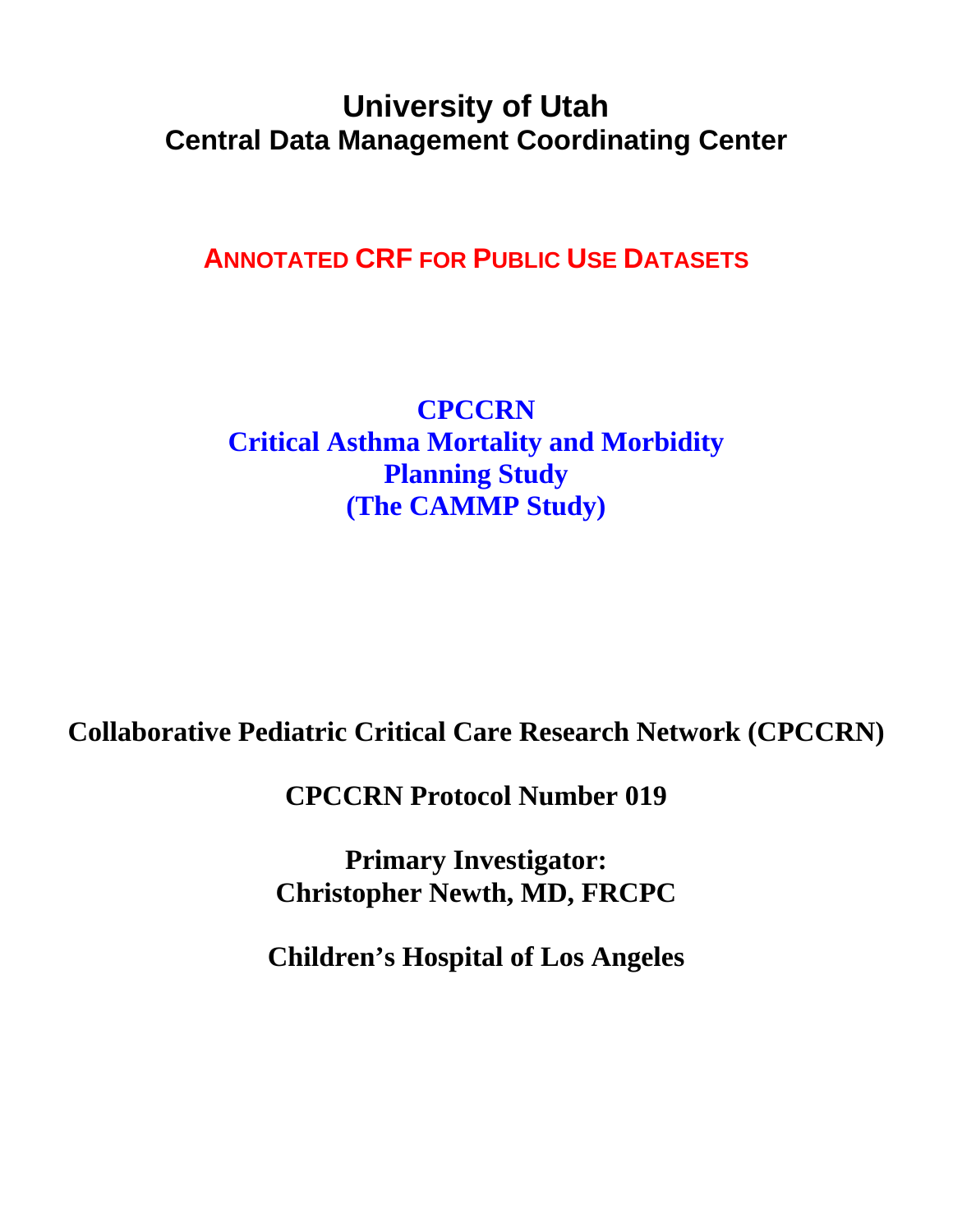# Table of Contents

| <b>CAMMPS Therapies &amp; Interventions – During Mechanical Ventilation v1.0  21</b> |
|--------------------------------------------------------------------------------------|
| <b>CAMMPS Therapies &amp; Interventions – During Inhalational Anesthesia v1.0 22</b> |
|                                                                                      |
|                                                                                      |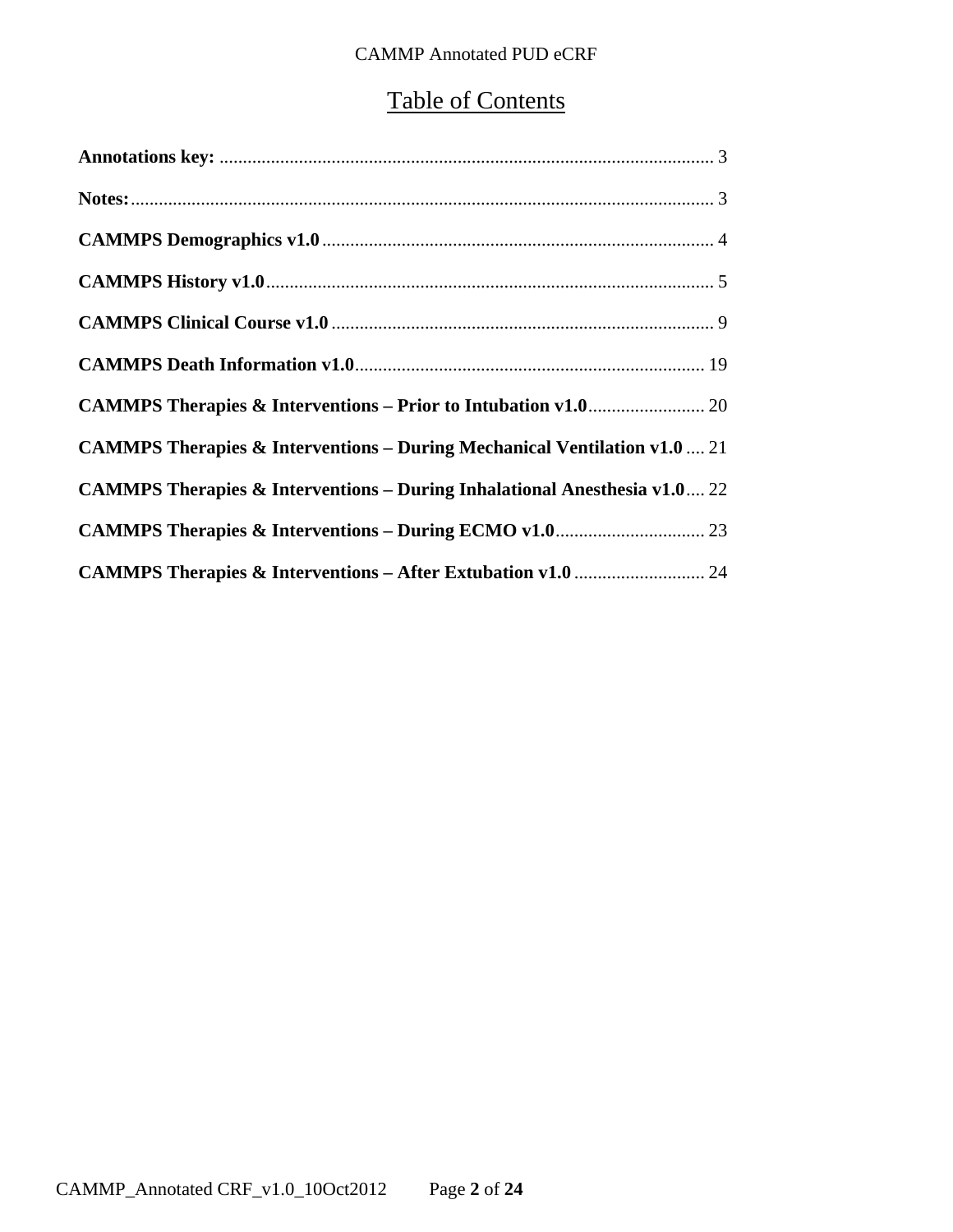#### **Annotations key:**



#### **Notes:**

subjectID is a randomly generated ID number that uniquely identifies a patient across datasets, it does not contain information about original site or medical record number. subjectID and RepeatID are unique identifiers in all datasets.

All out of range and other questionable data has been included in the public use datasets. Sensitive and/or identifying information entered in free text fields have been removed from the public use datasets.

PICU Admission date will be coded as 0 (Day 0) and all other dates will be recoded as number of days after Day 0 (if any dates occur before the PICU admission date, these dates will have a negative value).

A new variable (DaysToRepeat) will be added that gives days between admissions (applicable only to the 5 patients with repeat visits, left blank/null for all other records). This new variable will be included in all datasets.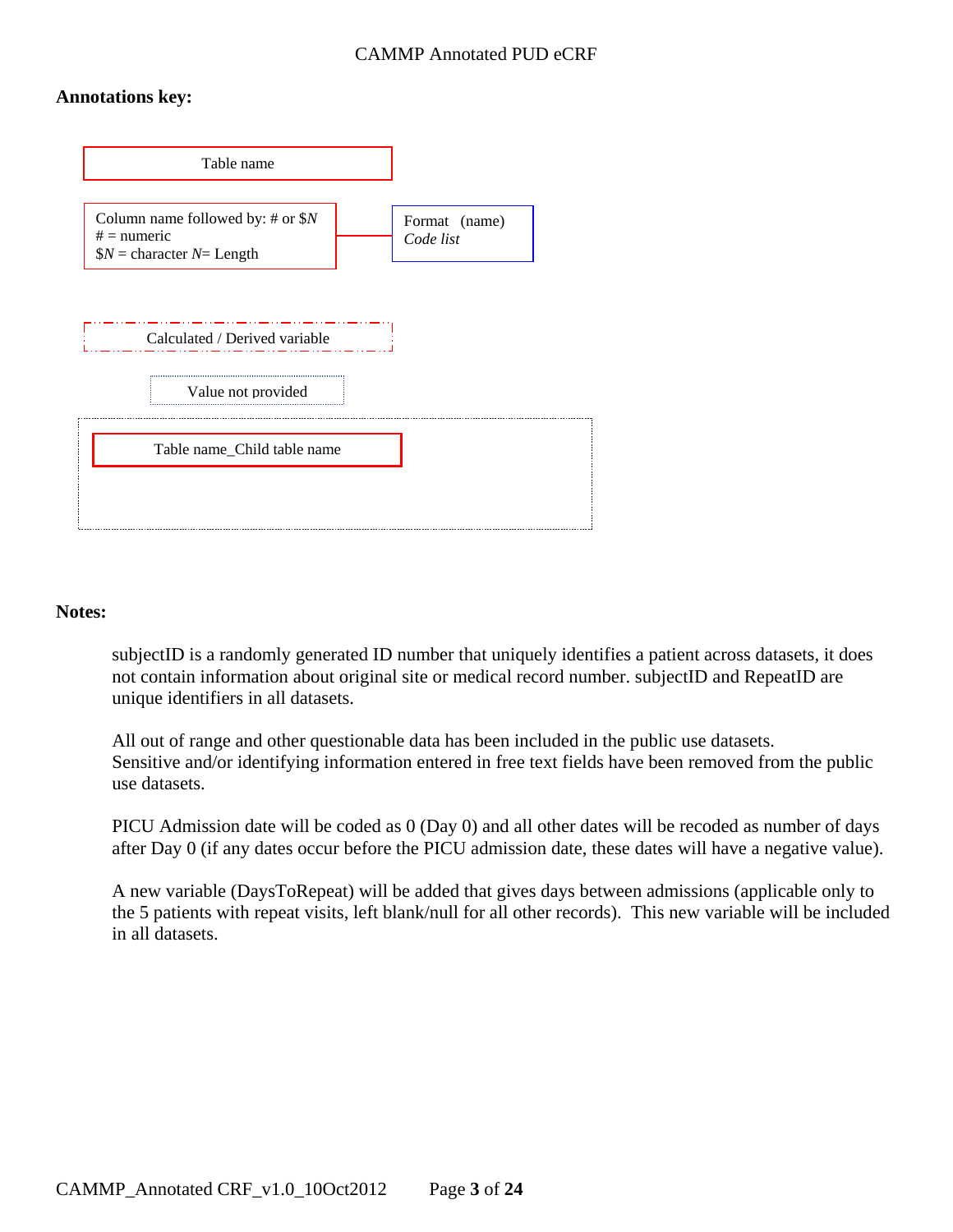| DEMOG (1 of 1) |  |  |
|----------------|--|--|
|----------------|--|--|

| <b>CAMMPS Demographics v1.0</b> | subjectID $#$ | RepeatID \$5 | $\vert$ DaysToRepeat # |  |
|---------------------------------|---------------|--------------|------------------------|--|
|---------------------------------|---------------|--------------|------------------------|--|

| <b>Title: Demographics</b>  |                                                                                                  |                                                                                |
|-----------------------------|--------------------------------------------------------------------------------------------------|--------------------------------------------------------------------------------|
| <b>Patient Demographics</b> |                                                                                                  |                                                                                |
| Date of birth:              | * DD-MMM-YYYY<br>Value not provided<br><b>GENDER</b><br>$1 = Male$                               |                                                                                |
| Gender:                     | Gender#<br>$2 =$ Female<br>▼                                                                     |                                                                                |
| Admission weight:           | Weight #<br>(kg) If admission weight not found, enter the weight recorded closest to admission   |                                                                                |
| Admission height:           | Height $#$<br>(cm) If admission height not found, enter the height recorded closest to admission | <b>RACE</b><br>$2 = Asian$<br>$3 = Black$ or African American                  |
| Race:                       | $*race$ #<br>∗<br>If "other" race, please<br>Value not provided<br>specify:<br><b>ETHNICITY</b>  | $5 =$ White<br>$95 = Other$<br>$97 =$ Unknown                                  |
| Ethnicity:                  | $1 =$ Hispanic or Latino<br>Ethnicity #<br>$2 = Not Hispanic or Latino$<br>$97 =$ Unknown        | <b>PAYERTYP</b>                                                                |
| Primary payer type:         | 金<br>**payer#<br>ype)                                                                            | $1 =$ Commercial Insurance<br>$2 =$ Medicaid<br>$5 = Self Pay$<br>$95 = Other$ |

\* recode values 1 (American Indian or Alaskan Native) and 4 (Native Hawaiian or Other Pacific Islander) as 95 (Other) \*\* recode values 3 (Medicare), 4 (Other Government Insurance), and 6 (Worker's Compensation) as 95 (Other)

#### **Additional / derived variables included in the DEMOG dataset:**

| Variable | Format | <b>Type</b> | abel_                      | <b>Notes</b><br>Algorithm |
|----------|--------|-------------|----------------------------|---------------------------|
| AgeYears |        |             | Age at PICU<br>dia (years) |                           |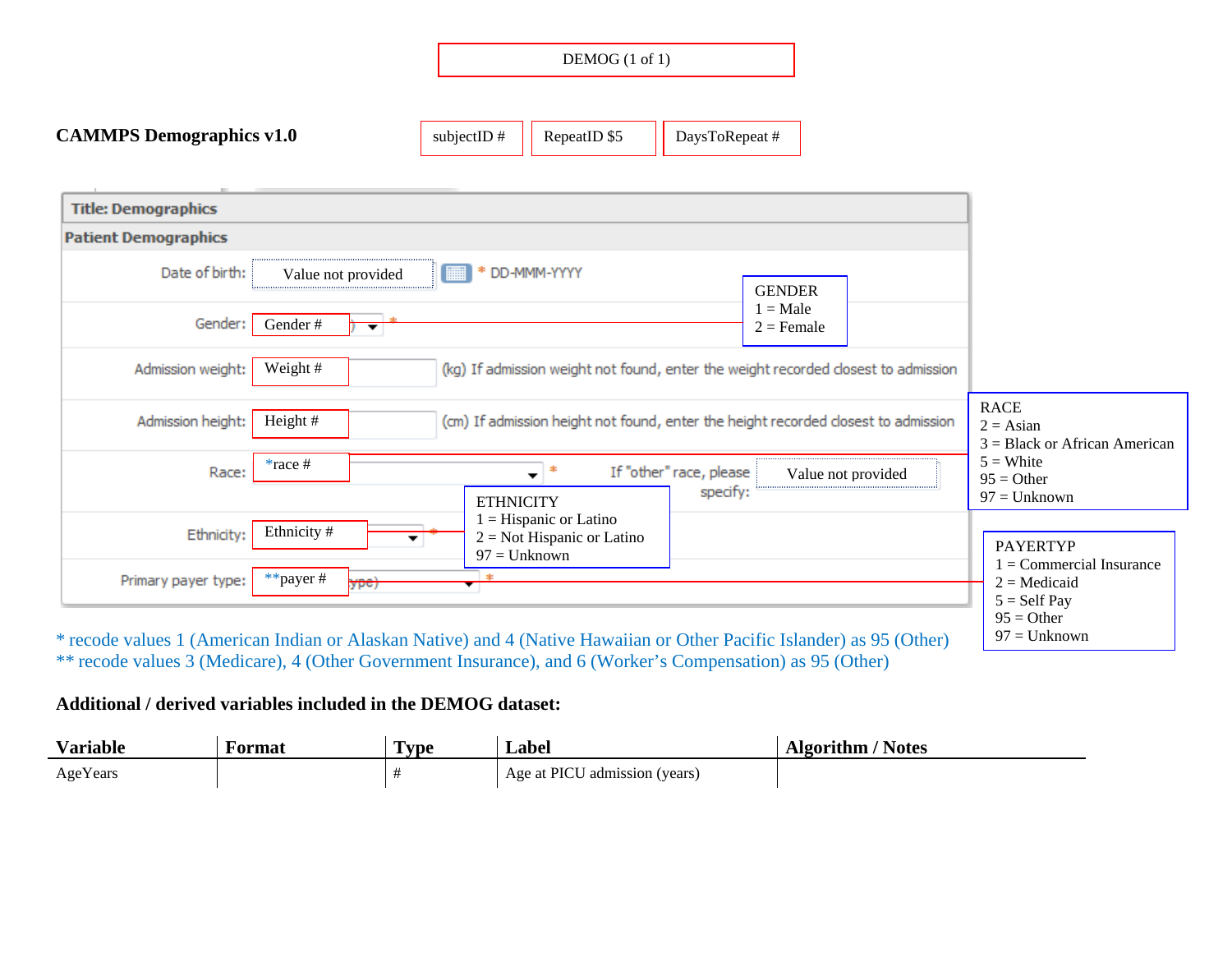HISTORY (1 of 4)

### **CAMMPS History v1.0**

subjectID  $\#$  RepeatID \$5 | DaysToRepeat #

| <b>Title: History</b>                                                                                                                                                                        |                                                  |                                        |
|----------------------------------------------------------------------------------------------------------------------------------------------------------------------------------------------|--------------------------------------------------|----------------------------------------|
| Instructions: If there is more than one qualifying PICU admission in a hospital stay, enter patient history per the 1st qualifying PICU admission in a hospital stay.                        |                                                  |                                        |
| <b>Hospital and PICU Admission</b>                                                                                                                                                           |                                                  | <b>ADMITNUM</b>                        |
| How many hospital admissions for acute asthma did patient have in the year prior to this admission?                                                                                          |                                                  | $0 = 0$<br>$1 = 1$                     |
| HospitalAdmissions #<br>(select admit number) $\rightarrow$                                                                                                                                  |                                                  | $2 = 2$                                |
| How many PICU admissions for acute asthma did patient have in the year prior to this admission?                                                                                              | PICUADMITNUM<br>$0 = 0$                          | $3 = 3$<br>$4 = > 3$<br>$97 =$ Unknown |
| (select admit number) $\rightarrow$ *<br>PICUAdmissions #                                                                                                                                    | $1 = 1$<br>$2 = > 1$                             |                                        |
| Is this admission for a new diagnosis of asthma or exacerbation of chronic asthma?                                                                                                           | $97 =$ Unknown                                   |                                        |
| NewDxAsthma#<br>$\mathbf{F}^{\dagger}$<br>(select admission type)                                                                                                                            | <b>NEWEXIST</b><br>$1 =$ New diagnosis of asthma |                                        |
| <b>Medical History</b>                                                                                                                                                                       | $2 =$ Exacerbation of chronic asthma             |                                        |
| Does patient have any known history of allergies (non-food)?                                                                                                                                 | $97 =$ Unknown                                   |                                        |
| (select yes or no) $*$<br>NonFoodAllergyHist #                                                                                                                                               |                                                  |                                        |
| Does patient have a known history of food allergies?                                                                                                                                         | <b>YESNO</b>                                     |                                        |
| FoodAllergyHist #<br>(select yes or no) $\bullet$  *                                                                                                                                         | $0 = No$<br>$1 = Yes$                            |                                        |
| PrecipitatingExposure #<br>If yes to either of $\vert$ (select yes or no) $\rightarrow$<br>previous questions,<br>was there a known<br>allergic exposure<br>precipitating this<br>admission? |                                                  |                                        |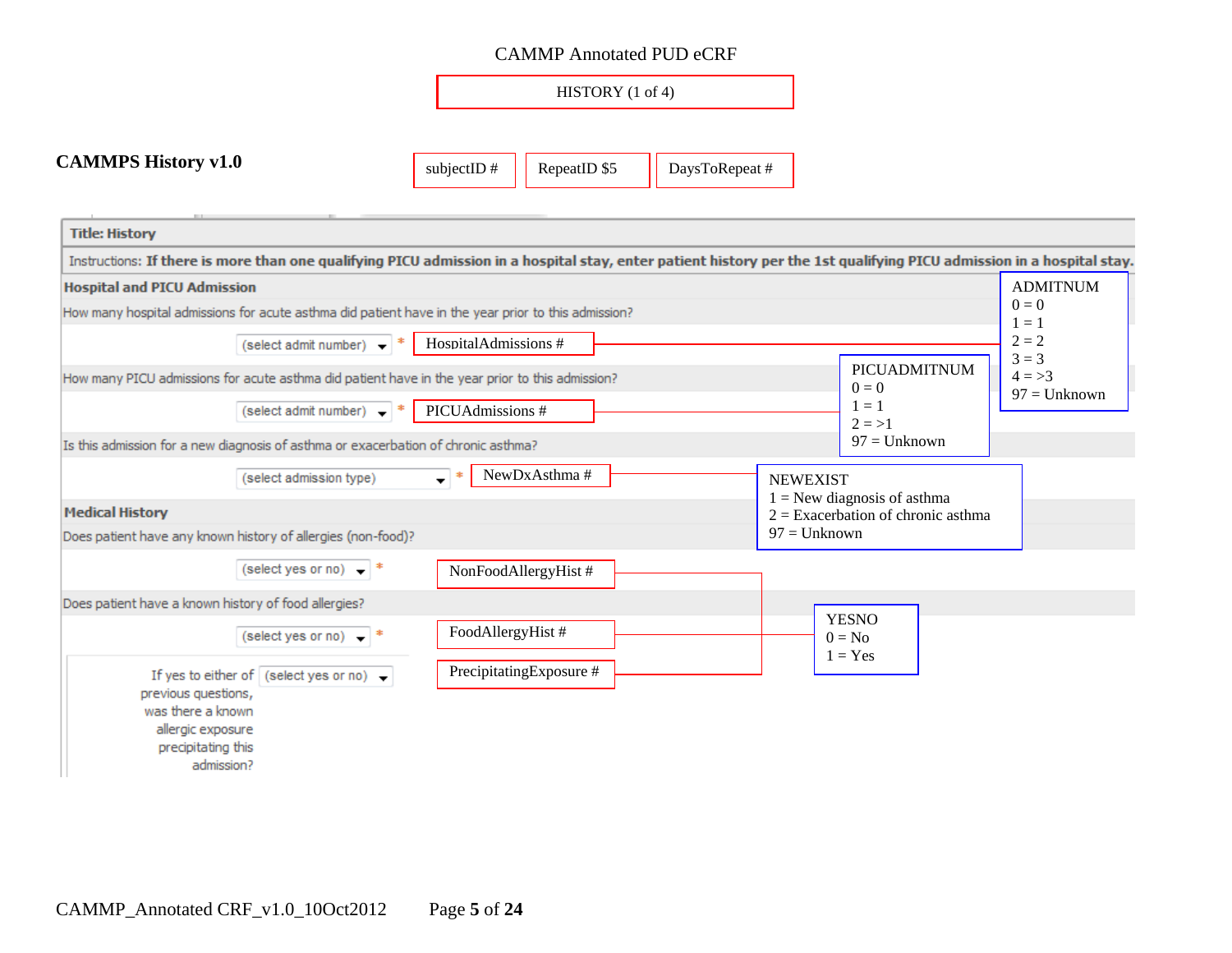HISTORY (2 of 4)

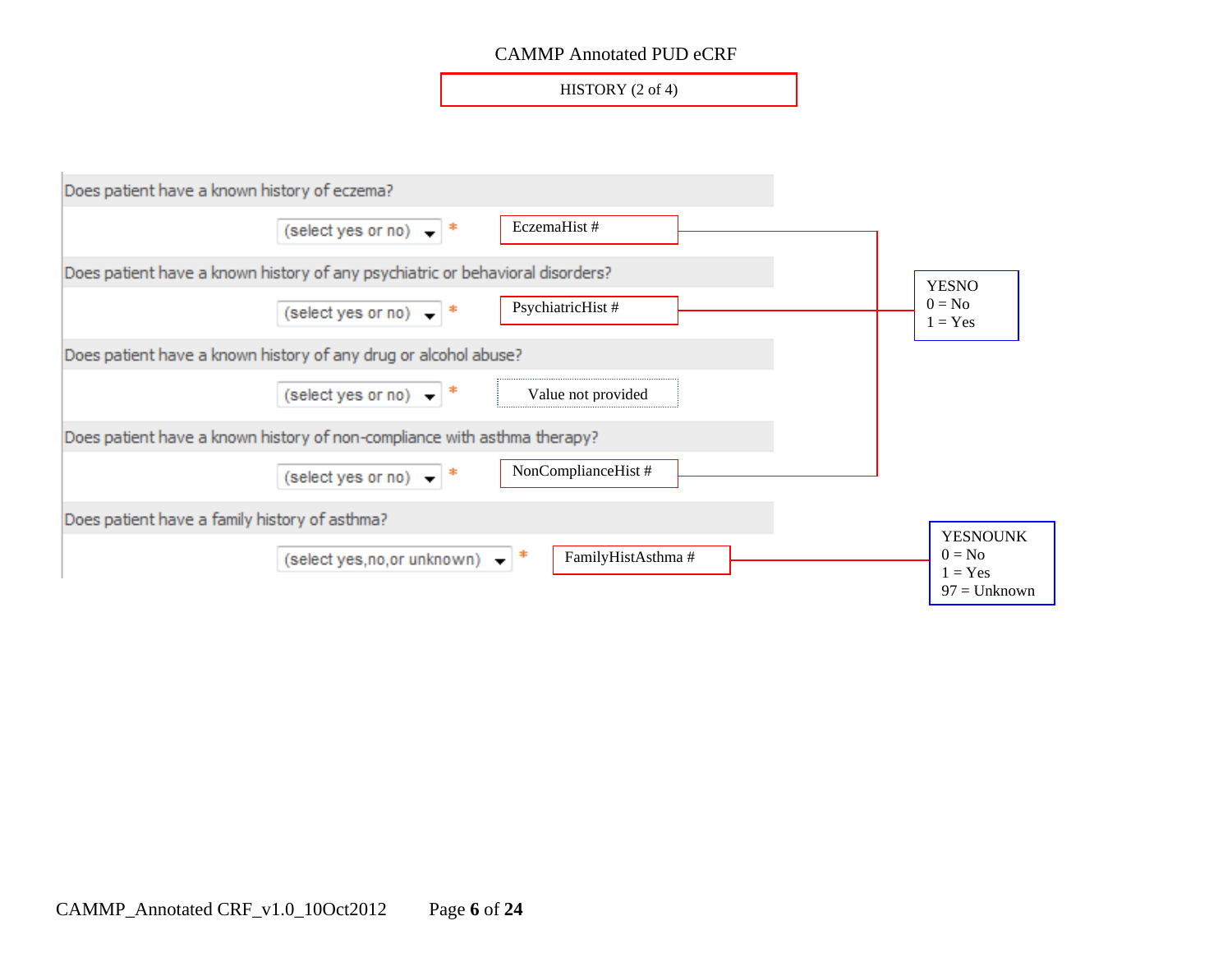HISTORY (3 of 4)

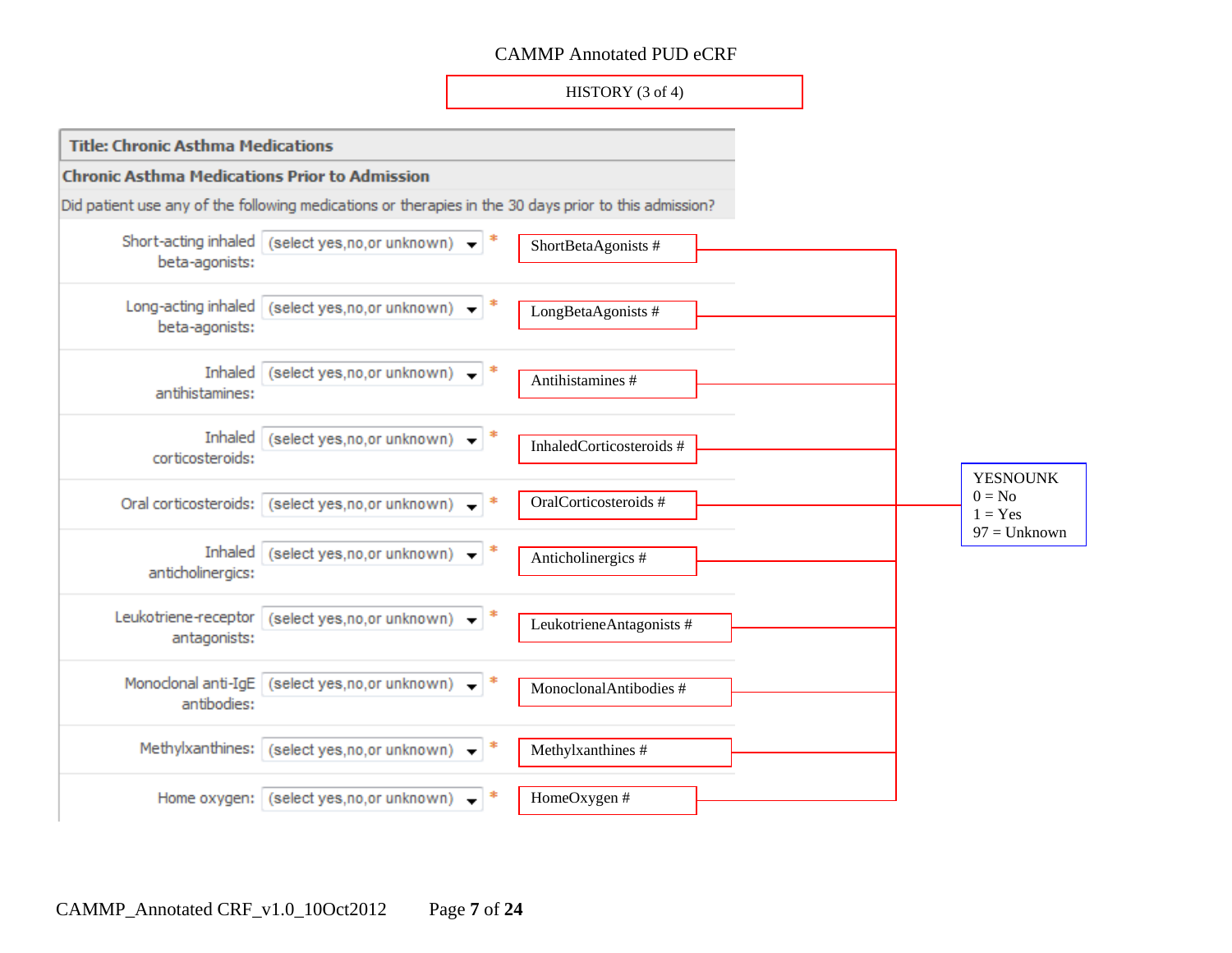HISTORY (4 of 4)

| Did patient use any other known asthma medications or therapies in the 30 days prior to PICU admission?<br>$\overline{\text{ (select yes or no)}}$ $\rightarrow$ *<br>If "Yes", specify other asthma medication(s) or therapy(ies) not listed above. | OtherAsthmaMedications #      |                              | <b>YESNO</b><br>$0 = No$<br>$1 = Yes$ |
|------------------------------------------------------------------------------------------------------------------------------------------------------------------------------------------------------------------------------------------------------|-------------------------------|------------------------------|---------------------------------------|
| Other asthma medication or therapy                                                                                                                                                                                                                   |                               | <b>HISTORYOTHERASTHMA</b>    |                                       |
| OtherAsthmaMedList \$20                                                                                                                                                                                                                              | subjectID $#$<br>RepeatID \$5 | DaysToRepeat #               |                                       |
| <b>ADD</b>                                                                                                                                                                                                                                           |                               |                              |                                       |
| Does patient have any other known ACTIVE medical conditions?                                                                                                                                                                                         |                               |                              | <b>YESNO</b>                          |
| (select yes or no) $*$                                                                                                                                                                                                                               | OtherMedicalConditions #      |                              | $0 = No$<br>$1 = Yes$                 |
| If "Yes", specify other medical condition(s) and medication(s) or therapy(ies) used, if any.                                                                                                                                                         |                               |                              |                                       |
| <b>Other medical condition</b>                                                                                                                                                                                                                       |                               | <b>HISTORYOTHERCONDMEDS</b>  |                                       |
| MedicalCondition \$76                                                                                                                                                                                                                                | MedicalConditionMeds \$85     | $\mathbf{x}$<br>RepeatID \$5 |                                       |
| <b>ADD</b>                                                                                                                                                                                                                                           |                               | subjectID#                   | DaysToRepeat #                        |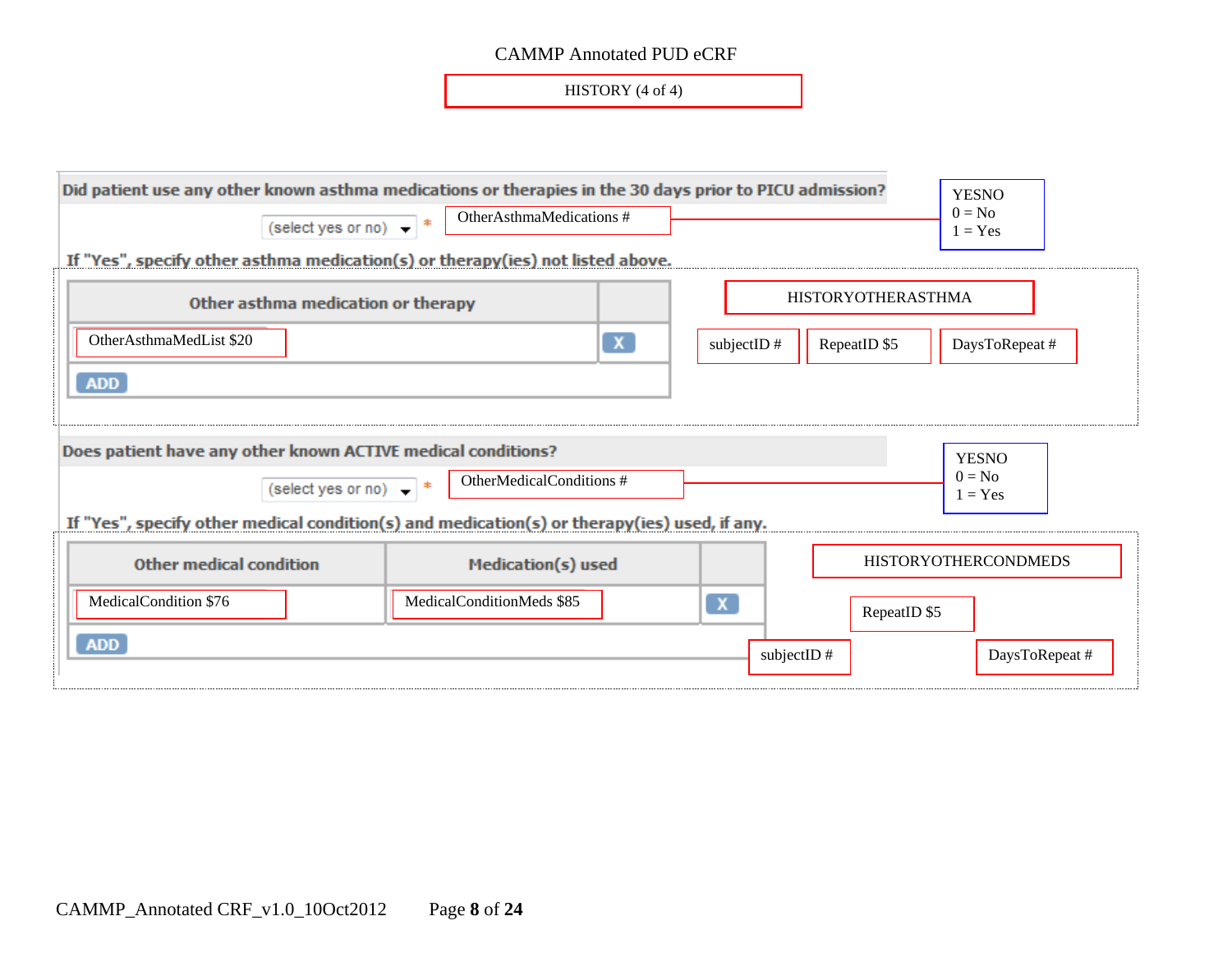|                                    |               | CLINICALCOURSE (1 of 10) |                |  |  |
|------------------------------------|---------------|--------------------------|----------------|--|--|
| <b>CAMMPS Clinical Course v1.0</b> | subjectID $#$ | RepeatID \$5             | DaysToRepeat # |  |  |

| <b>Title: Hospital and PICU Admission</b>                                                                          |                                                                                 |
|--------------------------------------------------------------------------------------------------------------------|---------------------------------------------------------------------------------|
| <b>Hospital Admission/Discharge</b>                                                                                |                                                                                 |
| Hospital Admission<br>* DD-MMM-YYYY<br>HospAdmitDay#<br>Date:                                                      |                                                                                 |
| * DD-MMM-YYYY<br>Hospital Discharge<br>HospDischargeDay#<br>Date:                                                  |                                                                                 |
| <b>PICU Admission/Discharge</b>                                                                                    |                                                                                 |
| PICUAdmitDay#<br>PICU Admission Date:<br>* DD-MMM-YYYY<br>PICU Admission Time:<br>PICUAdmitTime \$5<br><b>HHMM</b> |                                                                                 |
| If patient died in PICU, enter Death Date and Time in PICU Discharge Date and Time fields.                         |                                                                                 |
| PICU Discharge Date:<br>* DD-MMM-YYYY<br>PICU Discharge Time:<br>HMM<br>PICUDischargeDay#<br>PICUDischargeTime \$5 | <b>ADMITSRC</b><br>$1 =$ Direct Admit to PICU<br>$2 =$ Transfer from outside ED |
| From where was patient admitted to PICU?                                                                           | $3 =$ Admitted through study ED                                                 |
| PICUAdmitSource #<br>(select PICU admission source)                                                                | $4 =$ Transfer from floor<br>$5 =$ Transfer from another ICU                    |
| <b>PICU Admission Clinical Information</b>                                                                         | $97 =$ Unknown                                                                  |
| What was patient's mental status on admission to PICU?                                                             | <b>MENTSTAT</b>                                                                 |
| MentalStatus #<br>(select mental status) $\leftarrow$ *<br>$1 =$ Alert                                             | $2 = \text{Obtundred}$                                                          |
| Did patient have a known cardiac arrest, associated with this hospitalization, prior to arrival in PICU?           | $3 = S$ edated                                                                  |
| <b>YESNO</b><br>CardiacArrest #<br>(select yes or no) $\bullet$<br>$0 = No$<br>$1 = Yes$                           | $97 =$ Unknown                                                                  |
|                                                                                                                    |                                                                                 |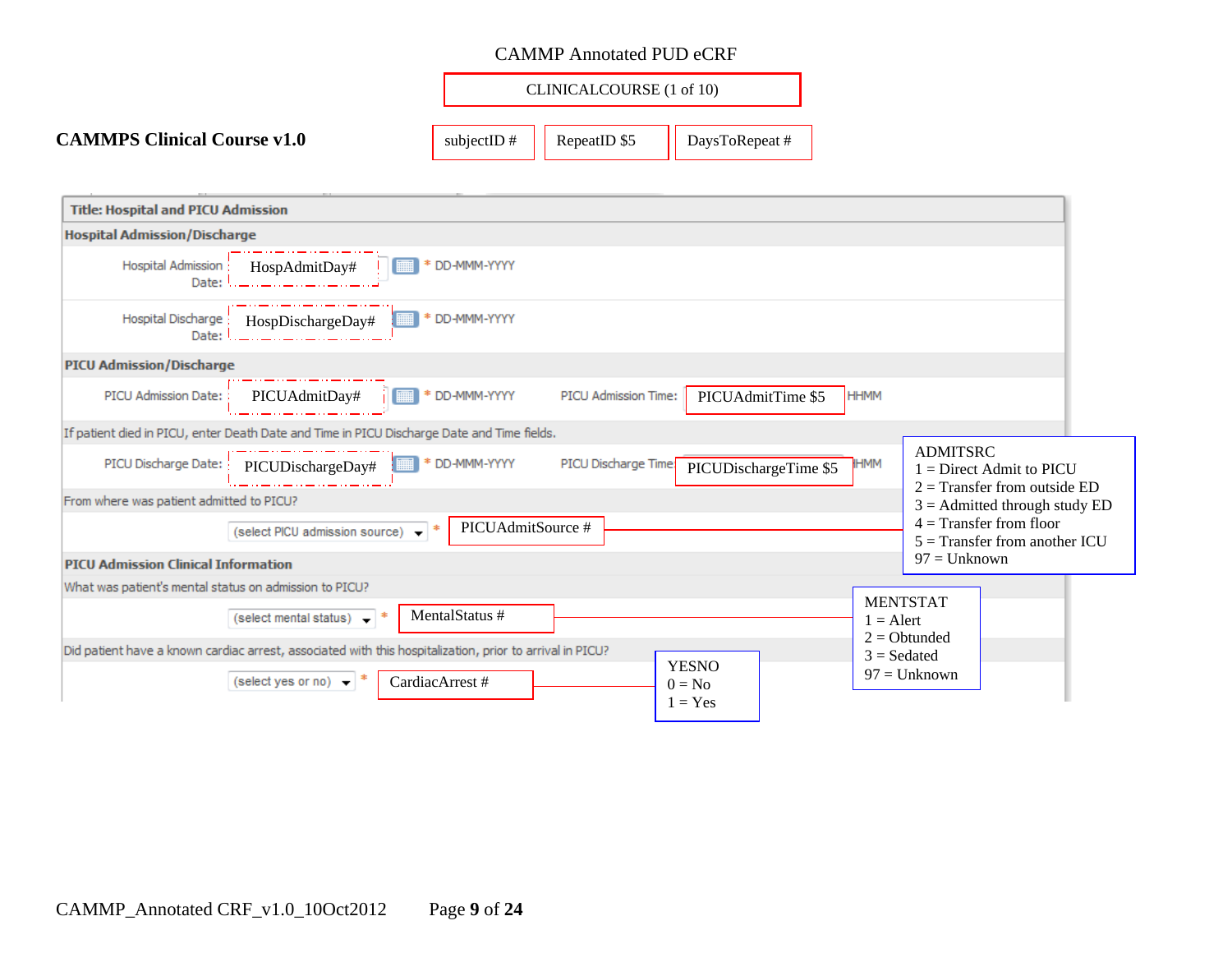CLINICALCOURSE (2 of 10)

| PICU Admission Radiographic or Clinical Evidence of Barotrauma                                       |                                                     |                     |                       |  |
|------------------------------------------------------------------------------------------------------|-----------------------------------------------------|---------------------|-----------------------|--|
| Did patient have radiographic or clinical evidence of barotrauma (air leak) prior to PICU admission? | <b>YESNOUNK</b>                                     |                     |                       |  |
|                                                                                                      | $0 = No$<br>$1 = Yes$<br>$97 =$ Unknown             |                     |                       |  |
| If Yes, please indicate which one(s) found:                                                          |                                                     |                     |                       |  |
|                                                                                                      | Pneumothorax: (select yes or no) $\rightarrow$      | Pneumothorax #      |                       |  |
|                                                                                                      | Pneumomediastinum: (select yes or no) $\rightarrow$ | Pneumomediastinum # | <b>YESNO</b>          |  |
|                                                                                                      | Pneumoperitoneum: (select yes or no) $\rightarrow$  | Pneumoperitoneum #  | $0 = No$<br>$1 = Yes$ |  |
|                                                                                                      | Pneumopericardium: (select yes or no) $\rightarrow$ | Pneumopericardium # |                       |  |
| Emphysema:                                                                                           | Subcutaneous (select yes or no) $\rightarrow$       | Emphysema#          |                       |  |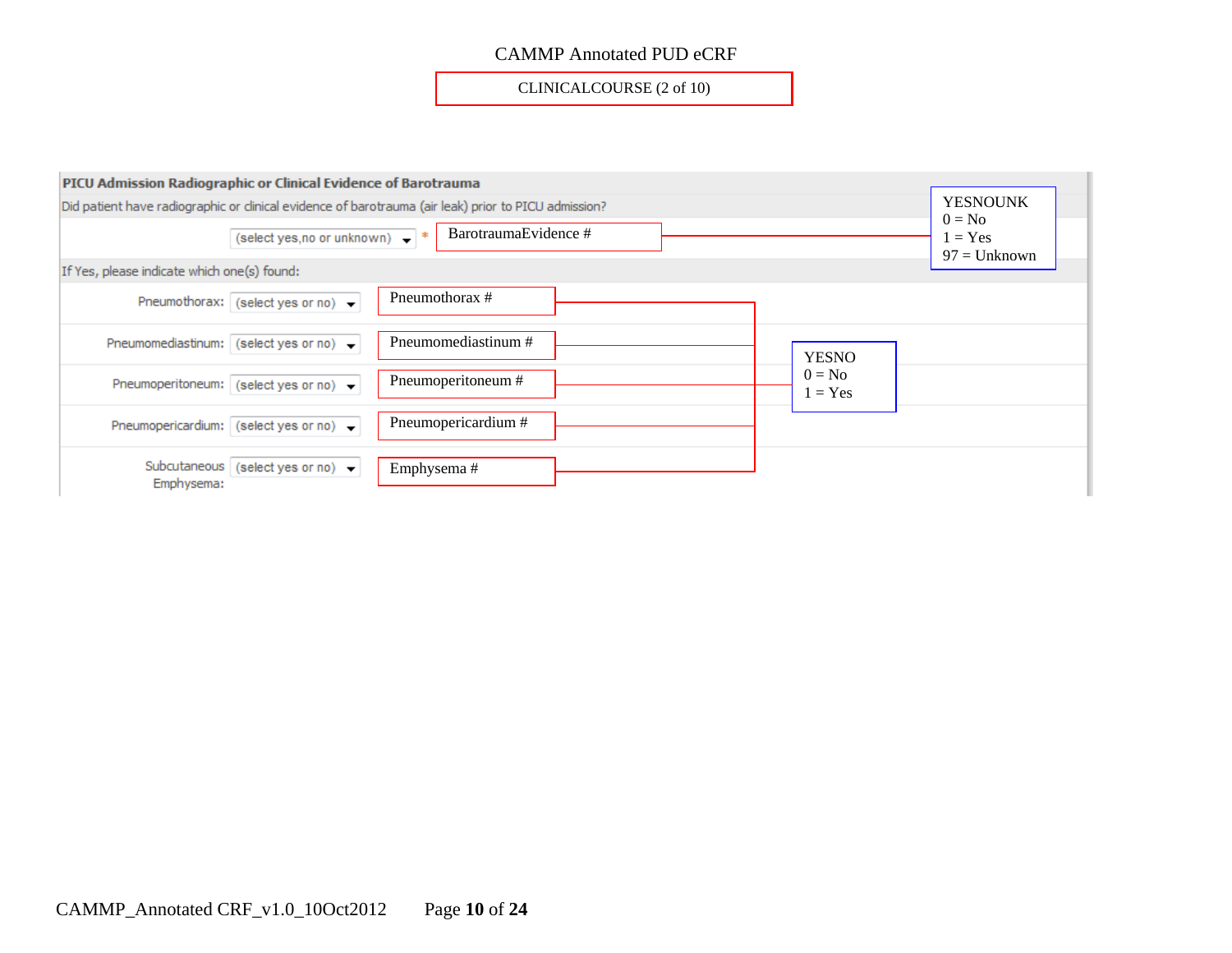CLINICALCOURSE (3 of 10)

| PICU Admission Pulse Oximetry, Vital Signs, GCS                                                |                                                                                       |                             |                                                                                                                                                                                          |
|------------------------------------------------------------------------------------------------|---------------------------------------------------------------------------------------|-----------------------------|------------------------------------------------------------------------------------------------------------------------------------------------------------------------------------------|
| Answer these questions as they relate to FIRST SET of assessments at presentation to the PICU. |                                                                                       |                             |                                                                                                                                                                                          |
| SpO <sub>2</sub> :                                                                             |                                                                                       | $*$ (%)                     | AdmitSpO2#                                                                                                                                                                               |
| Temperature:                                                                                   |                                                                                       | * (degrees C)               | AdmitTemp#                                                                                                                                                                               |
| Heart Rate:                                                                                    |                                                                                       | * (beats/minute)            | AdmitHR#                                                                                                                                                                                 |
| Respiratory Rate:                                                                              |                                                                                       | * (breaths/minute)          | AdmitRR#                                                                                                                                                                                 |
| Systolic Blood Pressure<br>$(SBP)$ :                                                           | AdmitSBP#                                                                             | (mm Hg)<br>*                | AdmitDBP#<br>Diastolic Blood<br>$*$ (mm Hg)<br>Pressure (DBP):                                                                                                                           |
| Glascow Coma Scale<br>score (non-intubated):                                                   | AdmitGCS#                                                                             |                             |                                                                                                                                                                                          |
| Life-threatening Cardiac Complications During Hospitalization                                  |                                                                                       |                             |                                                                                                                                                                                          |
|                                                                                                |                                                                                       |                             | Were any life-threatening arrhythmias, elevation of troponins, ECG evidence of ischemia, or other cardiac complications documented during the patient's hospitalization (PICU or floor)? |
|                                                                                                | (select yes or no) $\rightarrow$<br>CardiacComplications#<br><b>YESNO</b><br>$0 = No$ | If Yes, please<br>describe: | CardiacComplicationsDescribe \$254<br>$\frac{1}{2}$                                                                                                                                      |
|                                                                                                | $1 = Yes$                                                                             |                             |                                                                                                                                                                                          |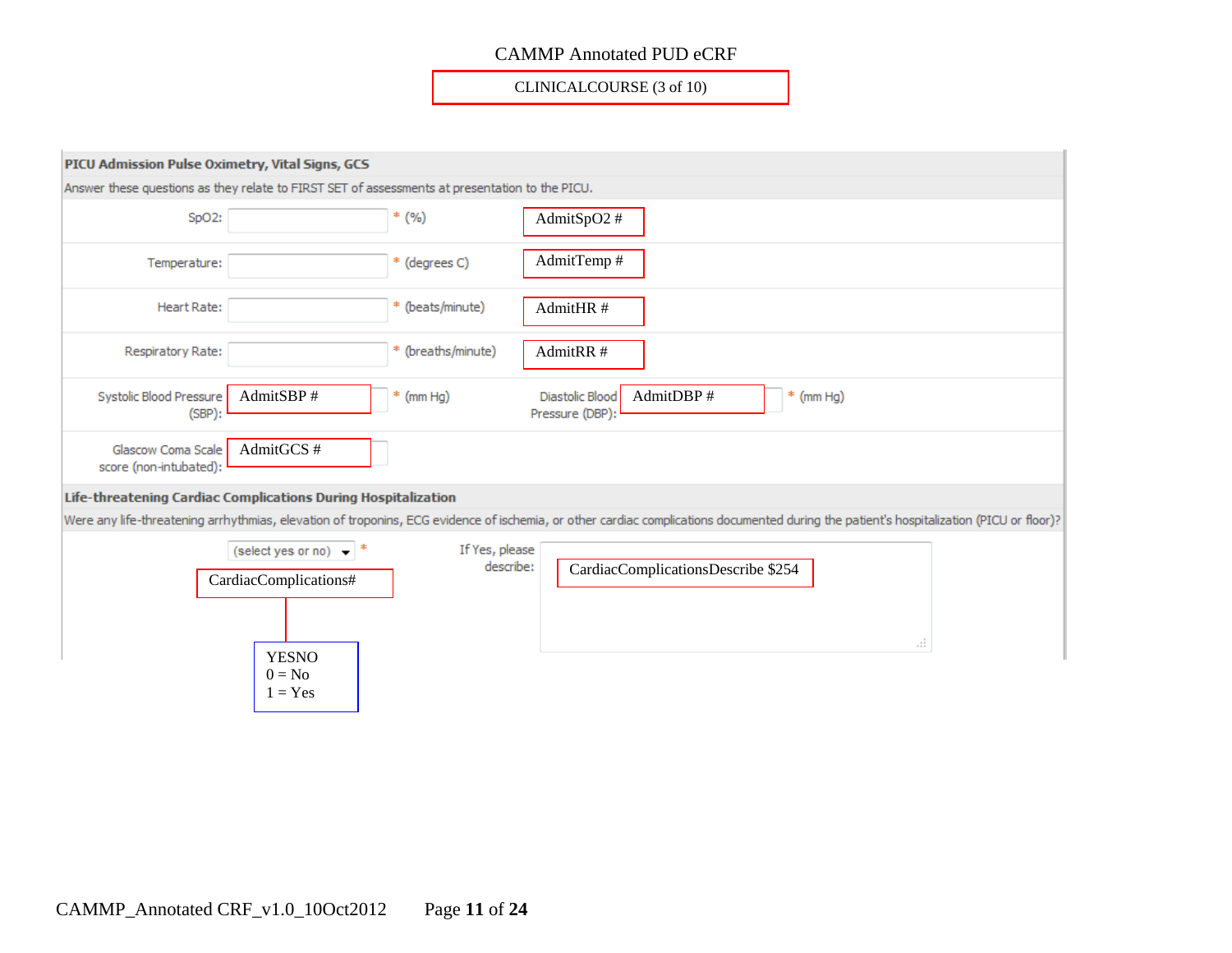CLINICALCOURSE (4 of 10)

| <b>Title: Mechanical Ventilation</b>                               |                                                                                                        |               |                                       |                                                                                                                                                                                                                                                                                                                                                                                                                     |        |  |                                 |
|--------------------------------------------------------------------|--------------------------------------------------------------------------------------------------------|---------------|---------------------------------------|---------------------------------------------------------------------------------------------------------------------------------------------------------------------------------------------------------------------------------------------------------------------------------------------------------------------------------------------------------------------------------------------------------------------|--------|--|---------------------------------|
|                                                                    | scenerio), all remaining Required questions should be answered or a Discrepancy Note will be required. |               |                                       | Instructions: If patient died before intubation, answer all questions up until Intubation Date and Time and then skip to the next section tab. Since this is a extermely rare (if ever) scenerio and most<br>questions on the form are Required (noted by *), upon saving the form a Discrepancy Note will be required for each blank question. If patient died after intubation but before extubation (more likely |        |  |                                 |
| <b>Non-invasive Ventilation PRIOR TO INTUBATION</b>                |                                                                                                        |               |                                       |                                                                                                                                                                                                                                                                                                                                                                                                                     |        |  |                                 |
|                                                                    |                                                                                                        |               |                                       | Did patient receive non-invasive ventilation prior to intubation? If patient died prior to intubation, answer if non-invasive ventilation was received prior to death.                                                                                                                                                                                                                                              |        |  | <b>YESNOUNK</b><br>$0 = No$     |
| NoninvasiveVentIntub#<br>(select yes, no or unknown)               |                                                                                                        |               |                                       |                                                                                                                                                                                                                                                                                                                                                                                                                     |        |  | $1 = Yes$<br>$97 =$ Unknown     |
| <b>Blood Gas PRIOR TO INTUBATION</b>                               |                                                                                                        |               |                                       |                                                                                                                                                                                                                                                                                                                                                                                                                     |        |  |                                 |
|                                                                    |                                                                                                        |               |                                       | Answer these questions as they relate to the last blood gas prior to intubation. If patient died prior to intubation, enter last blood gas prior to death.                                                                                                                                                                                                                                                          |        |  |                                 |
|                                                                    | Blood Gas Date: $\frac{1}{2}$ BloodGasDayIntub #                                                       | * DD-MMM-YYYY |                                       | <b>Blood Gas Time:</b>                                                                                                                                                                                                                                                                                                                                                                                              | * HHMM |  | BloodGasTimeIntub \$5           |
| pH:                                                                |                                                                                                        | * #.##        |                                       | BloodGaspHIntub#                                                                                                                                                                                                                                                                                                                                                                                                    |        |  |                                 |
| PCO <sub>2</sub> :                                                 |                                                                                                        | $*$ (mm Hg)   |                                       | BloodGasPCO2Intub#                                                                                                                                                                                                                                                                                                                                                                                                  |        |  |                                 |
| PO <sub>2</sub> :                                                  |                                                                                                        | $*$ (mm Hg)   |                                       | BloodGasPO2Intub#                                                                                                                                                                                                                                                                                                                                                                                                   |        |  | <b>DRAWMETH</b>                 |
|                                                                    | Draw method: (select draw method) $\bullet$ *                                                          |               |                                       | BloodGasDrawnIntub#                                                                                                                                                                                                                                                                                                                                                                                                 |        |  | $1 =$ Arterial<br>$2 = V$ enous |
| <b>INTUBATION</b>                                                  |                                                                                                        |               |                                       |                                                                                                                                                                                                                                                                                                                                                                                                                     |        |  | $3 = Capillary$                 |
| Answer these questions as they relate to initiation of intubation. |                                                                                                        |               |                                       |                                                                                                                                                                                                                                                                                                                                                                                                                     |        |  |                                 |
| Where was intubation<br>initiated?                                 | IntubationLocation #                                                                                   |               |                                       | * If Not Intubated Prior to Death, skip the remaining questions on this tab and go to next section tab: Anesthesia.                                                                                                                                                                                                                                                                                                 |        |  |                                 |
| <b>Intubation Date:</b>                                            | IntubationDay #                                                                                        | * DD-MMM-YYYY |                                       | <b>Intubation Time:</b>                                                                                                                                                                                                                                                                                                                                                                                             | * HHMM |  | IntubationTime \$5              |
|                                                                    |                                                                                                        |               | $3 = ED$<br>$4 =$ Floor<br>$6 = PICU$ | <b>INTUBLOC</b><br>$1 =$ Referring Hospital<br>$2 =$ Transport Team<br>$5 =$ Operating Room<br>$7 = Not Intubated Prior to Death$<br>$97 =$ Unknown                                                                                                                                                                                                                                                                 |        |  |                                 |

CAMMP\_Annotated CRF\_v1.0\_10Oct2012 Page **12** of **24**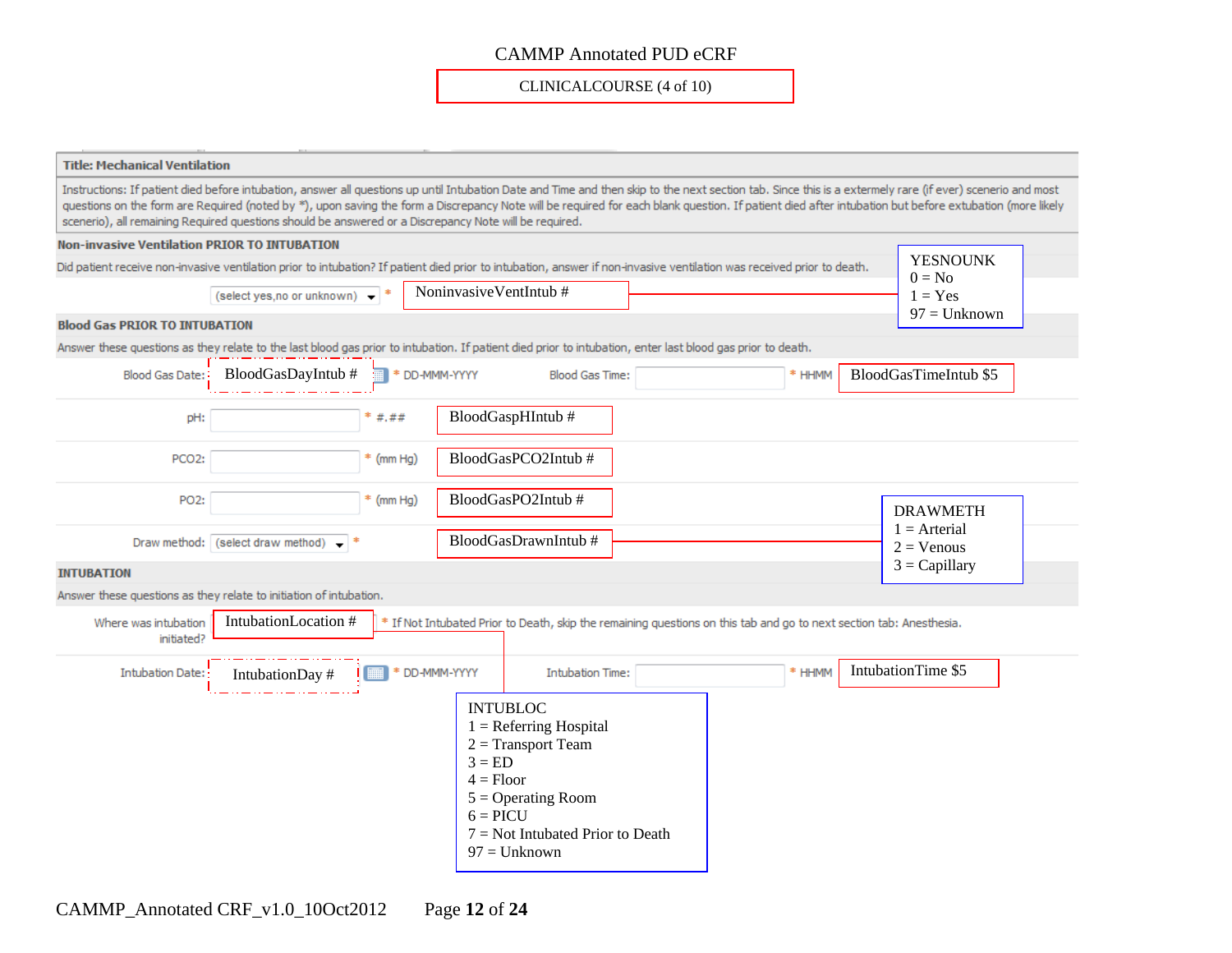CLINICALCOURSE (5 of 10)

| <b>INITIAL Vent Settings</b><br>Answer these questions as they relate to the initial ventilator settings in the PICU. |                     |                           | <b>VENTMODE</b><br>$1 =$ Pressure control<br>$2$ = Pressure-regulated volume control<br>$3 =$ Volume control                                                                    |  |
|-----------------------------------------------------------------------------------------------------------------------|---------------------|---------------------------|---------------------------------------------------------------------------------------------------------------------------------------------------------------------------------|--|
| Mode:                                                                                                                 | *InitialVentMode#   | $\overline{\mathbf{v}}$ : | If "other" ventilator<br>$4 =$ Pressure support/PEEP<br>Value not provided<br>mode, please specify:<br>$95 =$ Other                                                             |  |
| PIP:                                                                                                                  |                     | * (cm H20)                | InitialVentPIP#                                                                                                                                                                 |  |
| VT:                                                                                                                   |                     | * (mL/Kg)                 | InitialVentVT#                                                                                                                                                                  |  |
| PEEP:                                                                                                                 |                     | * (cm H20)                | InitialVentPEEP#                                                                                                                                                                |  |
| Rate:                                                                                                                 |                     | * (breaths/minute)        | InitialVentRate #                                                                                                                                                               |  |
| FiO <sub>2</sub> :                                                                                                    |                     | $*(\%)$                   | InitialVentFiO2 #                                                                                                                                                               |  |
| Ti:                                                                                                                   |                     | * (seconds)               | InitialVentTiReal #                                                                                                                                                             |  |
| <b>FINAL Vent Settings</b>                                                                                            |                     |                           |                                                                                                                                                                                 |  |
|                                                                                                                       |                     |                           | Answer these questions as they relate to the final ventilator settings prior to extubation. If patient died prior to extubation, enter last ventilator settings prior to death. |  |
| Mode:                                                                                                                 | $*$ FinalVentMode # | $\overline{\phantom{a}}$  | <b>VENTMODE</b><br>If "other" ventilator<br>Value not provided<br>mode, please specify:<br>$1 =$ Pressure control<br>$2$ = Pressure-regulated volume control                    |  |
| PEEP:                                                                                                                 |                     | * (cm H20)                | FinalVentPEEP #<br>$3 =$ Volume control<br>$4 =$ Pressure support/PEEP                                                                                                          |  |
| FiO <sub>2</sub> :                                                                                                    |                     | $*$ (%)                   | $95 = Other$<br>FinalVentFiO2 #                                                                                                                                                 |  |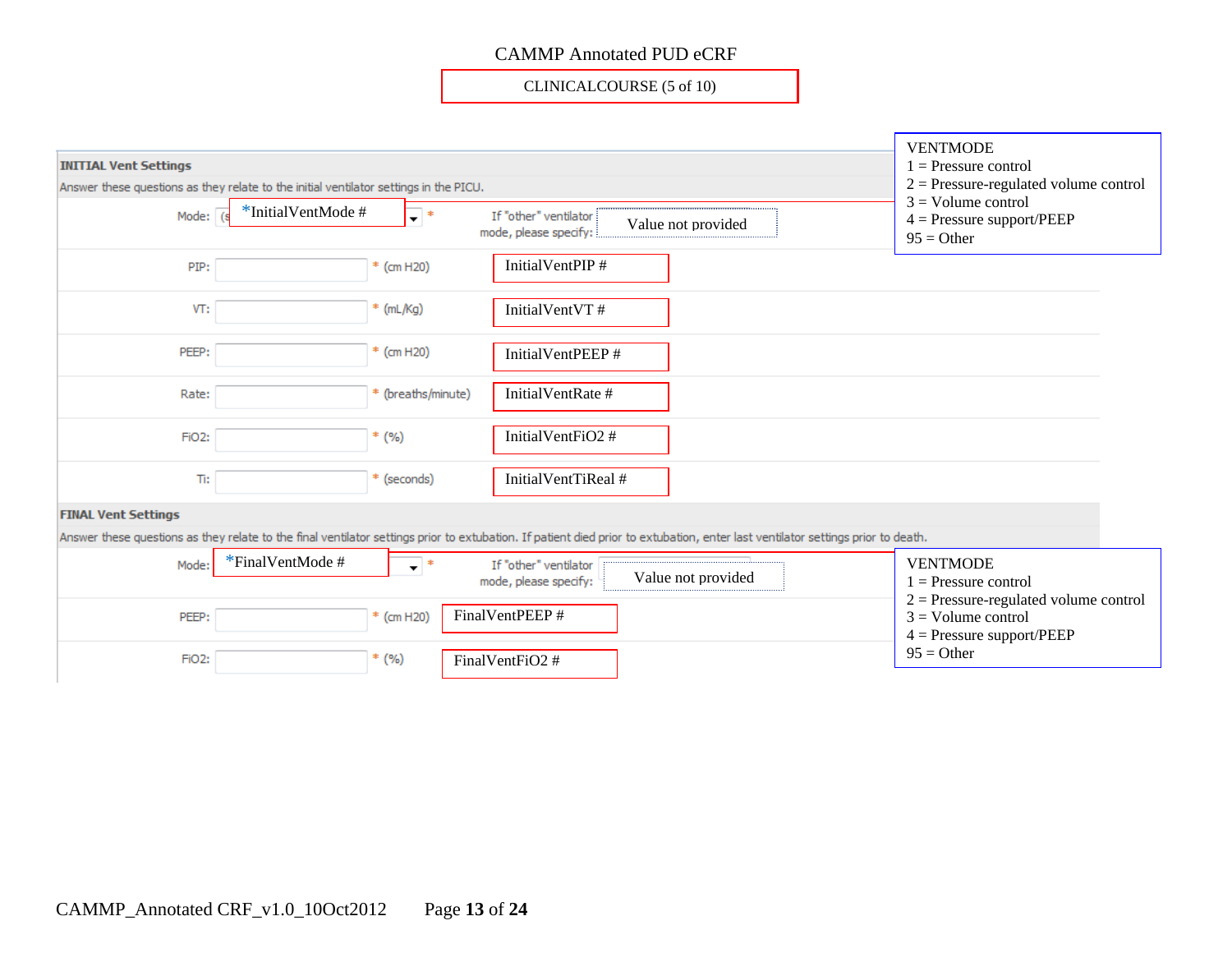CLINICALCOURSE (6 of 10)

| <b>Blood Gas PRIOR TO EXTUBATION</b> |                                                                                                                                                            |                                 |                      |                         |                                       |                                 |
|--------------------------------------|------------------------------------------------------------------------------------------------------------------------------------------------------------|---------------------------------|----------------------|-------------------------|---------------------------------------|---------------------------------|
|                                      | Answer these questions as they relate to the last blood gas prior to extubation. If patient died prior to extubation, enter last blood gas prior to death. |                                 |                      |                         |                                       |                                 |
| <b>Blood Gas Date:</b>               | BloodGasDayExtub #                                                                                                                                         | * DD-MMM-YYYY<br>$\blacksquare$ |                      | <b>Blood Gas Time:</b>  | * HHMM                                | BloodGasTimeExtub#              |
| pH:                                  |                                                                                                                                                            | $*$ #.##                        | BloodGaspHExtub#     |                         |                                       |                                 |
| PCO <sub>2</sub> :                   |                                                                                                                                                            | $*$ (mm Hg)                     | BloodGasPCO2Extub#   |                         |                                       |                                 |
| PO <sub>2</sub> :                    |                                                                                                                                                            | $*$ (mm Hg)                     | BloodGasPO2Extub#    |                         |                                       |                                 |
| FiO <sub>2</sub> :                   |                                                                                                                                                            | $*$ (%)                         | BloodGasFiO2Extub#   |                         |                                       |                                 |
| Bicarbonate:                         |                                                                                                                                                            | $*$ (mEq/L)                     | BloodGasBicarbExtub# |                         |                                       |                                 |
| SpO2:                                |                                                                                                                                                            | $*$ (%)                         | BloodGasSpO2Extub#   |                         |                                       | <b>DRAWMETH</b>                 |
|                                      | Draw method: (select draw method) $\rightarrow$                                                                                                            |                                 | BloodGasDrawnExtub#  |                         |                                       | $1 =$ Arterial<br>$2 = V$ enous |
| <b>EXTUBATION</b>                    |                                                                                                                                                            |                                 |                      |                         |                                       | $3 = Capillary$                 |
|                                      | Answer these questions as they relate to discontinuation of mechanical ventilation (extubation).                                                           |                                 |                      |                         |                                       |                                 |
| extubation?                          | Did patient die before (select yes or no) $\bullet$ * If Yes (patient died before extubation), skip to next section tab: Anesthesia.<br>NotExtubated #     |                                 |                      |                         | <b>YESNO</b><br>$0 = No$<br>$1 = Yes$ |                                 |
| If No, what was:                     |                                                                                                                                                            |                                 |                      |                         |                                       |                                 |
| <b>Extubation Date:</b>              | ExtubationDay #                                                                                                                                            | DD-MMM-YYYY                     |                      | <b>Extubation Time:</b> | <b>HHMM</b>                           | <b>ExtubationTime \$5</b>       |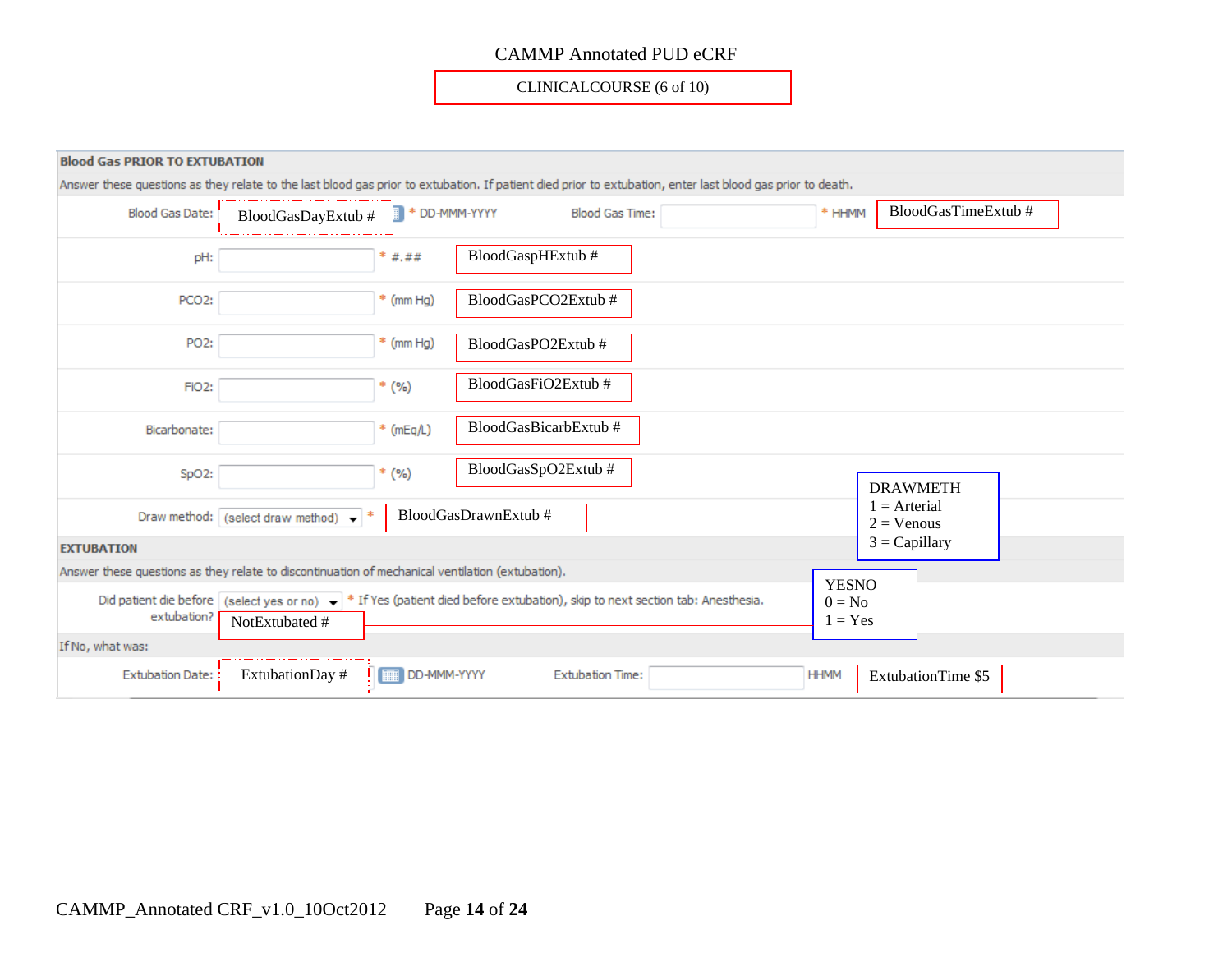CLINICALCOURSE (7 of 10)

| <b>Non-invasive Ventilation AFTER EXTUBATION</b>                                                             |                                                                                                                                                      |                                            |             |                                       |
|--------------------------------------------------------------------------------------------------------------|------------------------------------------------------------------------------------------------------------------------------------------------------|--------------------------------------------|-------------|---------------------------------------|
| Answer these questions as they relate to non-invasive ventilation received after extubation (if applicable). | <b>YESNOUNK</b>                                                                                                                                      |                                            |             |                                       |
| non-invasive<br>ventilation after<br>extubation?                                                             | Did patient recieve (select yes, no or unknown) -                                                                                                    | NoninvasiveVentAfterExtub#                 |             | $0 = No$<br>$= Yes$<br>$97 =$ Unknown |
| If Yes, what was:                                                                                            |                                                                                                                                                      |                                            |             |                                       |
| Non-invasive<br>ventilation START<br>date:                                                                   | DD-MMM-YYYY<br>NoninvasiveVentStartDay#                                                                                                              | Non-invasive<br>ventilation START<br>time: | <b>HHMM</b> | NoninvasiveVentStartTime \$5          |
|                                                                                                              | If non-invasive ventilation end date/time is unknown or patient is discharged with non-invasive ventilation, enter the PICU discharge date and time. |                                            |             |                                       |
| Non-invasive<br>ventilation END date:                                                                        | DD-MMM-YYYY<br>NoninvasiveVentEndDay #                                                                                                               | Non-invasive<br>ventilation END time:      | <b>HHMM</b> | NoninvasiveVentEndTime \$5            |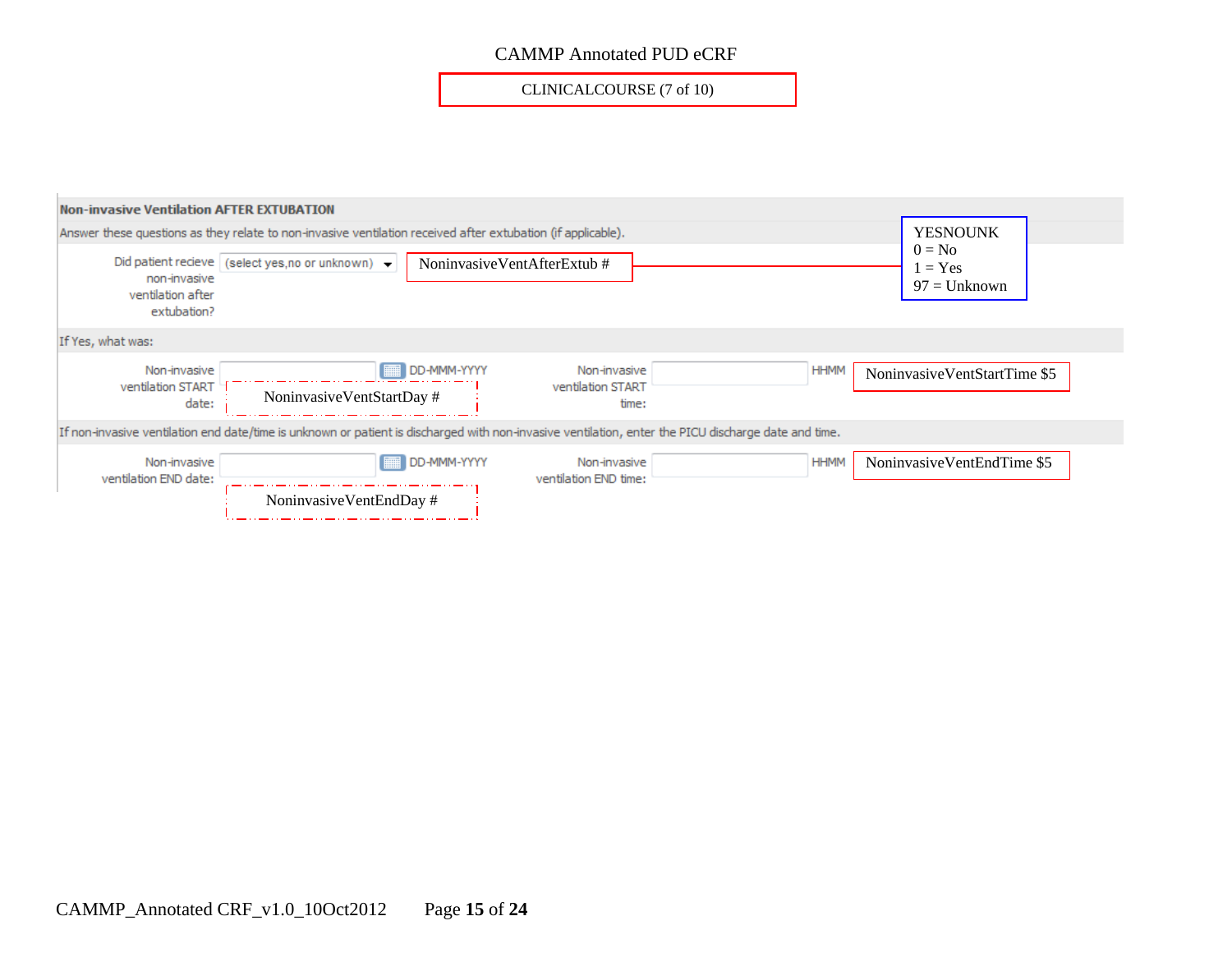CLINICALCOURSE (8 of 10)



CAMMP\_Annotated CRF\_v1.0\_10Oct2012 Page **16** of **24**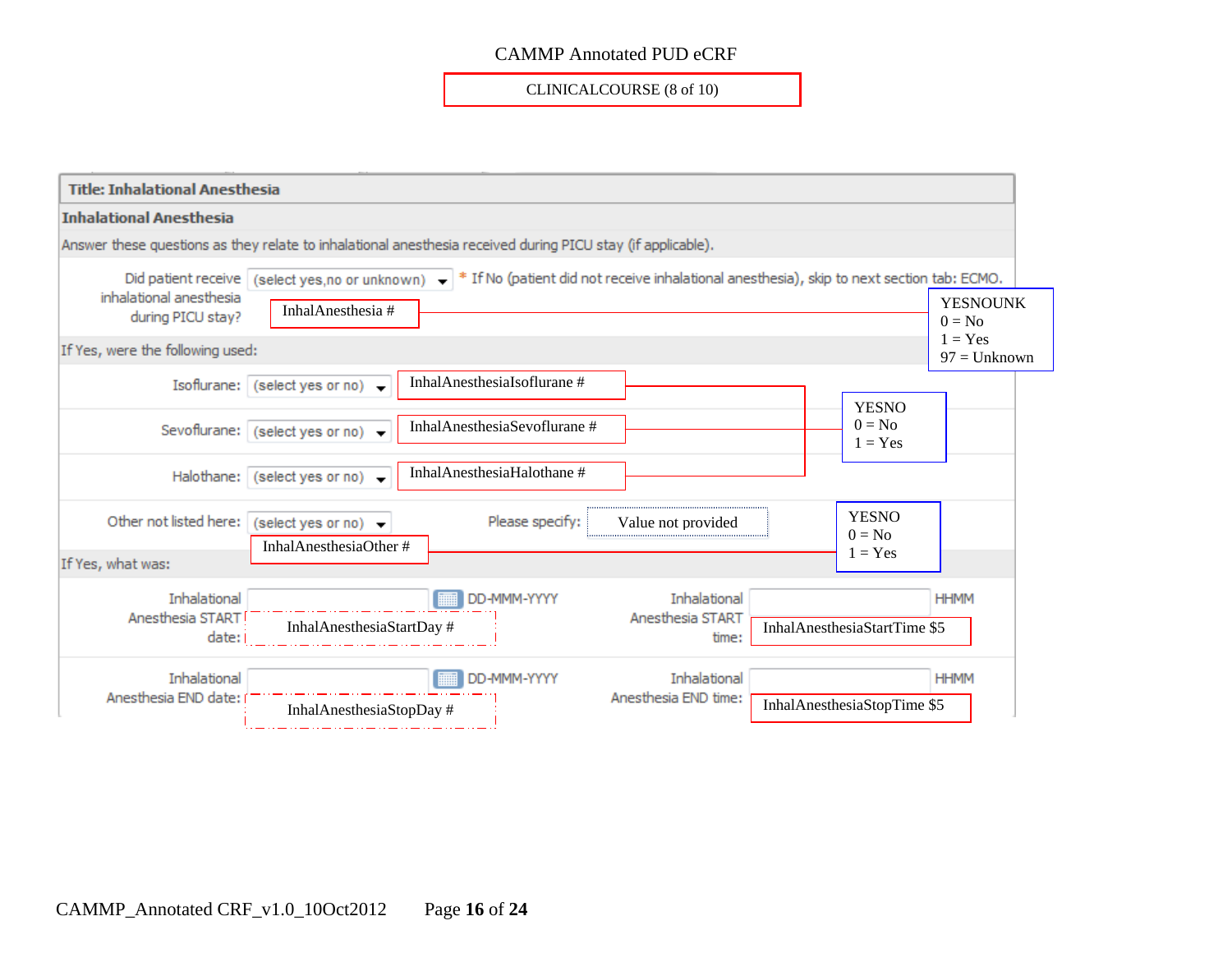CLINICALCOURSE (9 of 10)



CAMMP\_Annotated CRF\_v1.0\_10Oct2012 Page **17** of **24**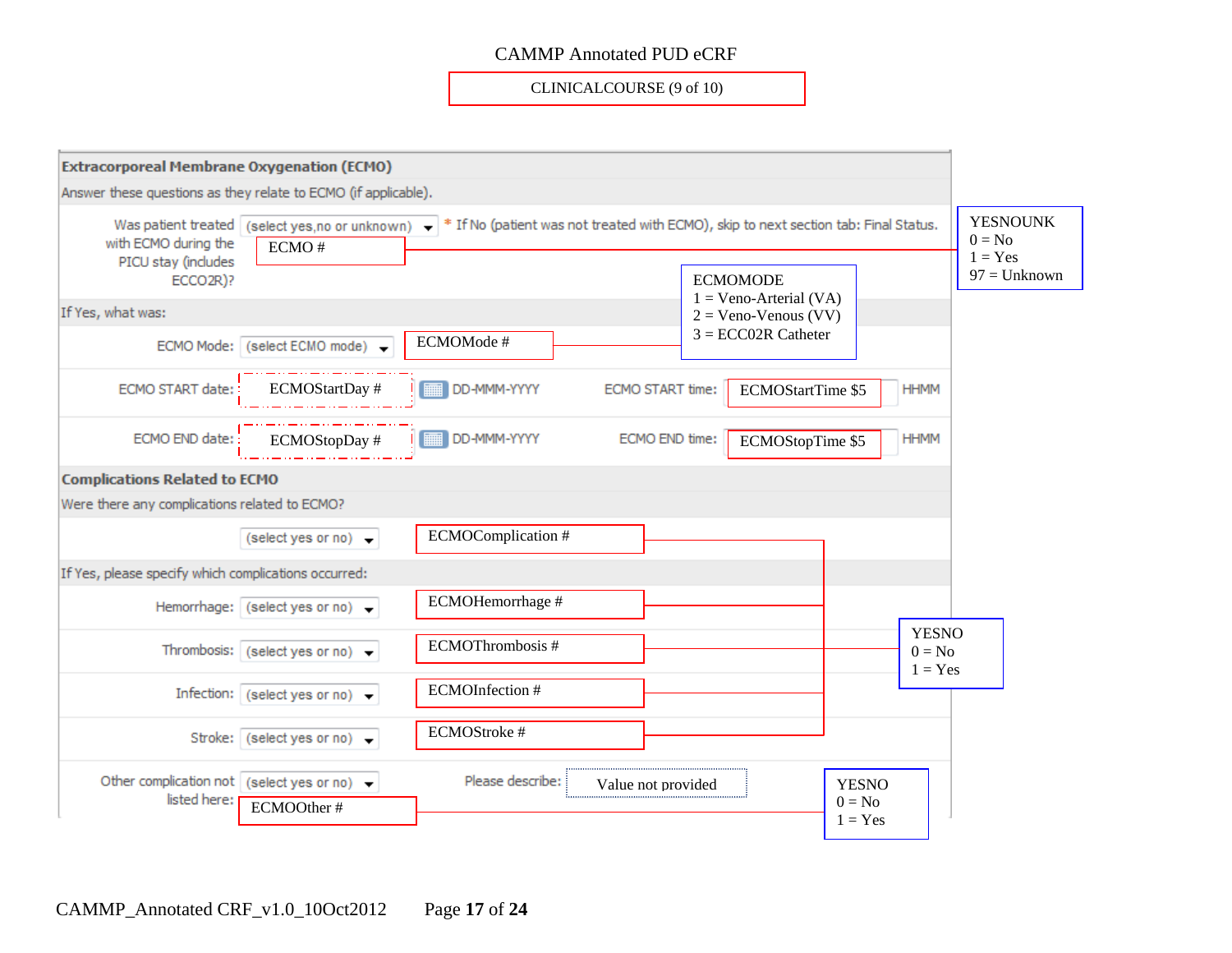CLINICALCOURSE (10 of 10)

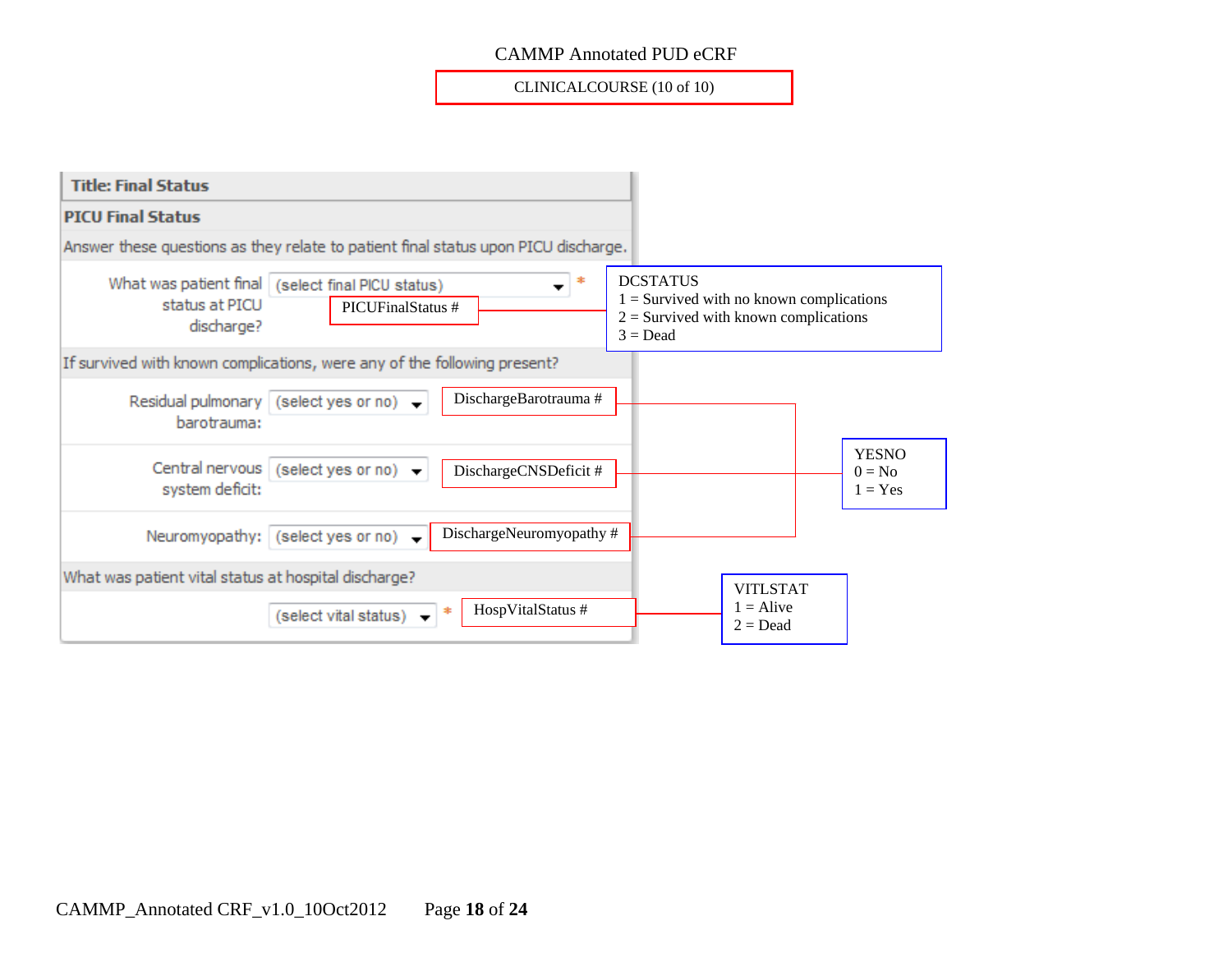

| <b>Title: Death Information</b>                                                                                                                |                                                            |
|------------------------------------------------------------------------------------------------------------------------------------------------|------------------------------------------------------------|
| <b>Death Information</b>                                                                                                                       |                                                            |
| DeathTime \$5<br>Date of death:<br>Time of death:<br><b>HHMM</b><br>* DD-MMM-YYYY<br>DeathDay #                                                |                                                            |
| Moribund on arrival to<br>*<br>MoribundArrival #<br>$\overline{\phantom{a}}$<br>PICU:<br>DeathMode #                                           | <b>YESNOUNK</b><br>$0 = No$<br>$1 = Yes$<br>$97 =$ Unknown |
| Mode of death:<br>$\mathbf{v}^*$<br>If "other" mode of<br>Value not provided<br>death, please specify:                                         |                                                            |
| Cause(s) of death:<br>* Copy from Death Certificate, if available, or medical record death note.<br>DeathCause \$198<br>al.                    |                                                            |
| Autopsy Available: (select yes<br>Value not provided                                                                                           |                                                            |
| If Yes, please upload a de-identified copy of autopsy.                                                                                         |                                                            |
| Study Subject ID must be included on each page of the upload and the upload must not contain any PHI.<br>Autopsy Upload:<br>Value not provided |                                                            |
| <b>DEATHMOD</b><br>$1 =$ Withdrawal of support/futility<br>$2 = \text{Brain death}$<br>$3 =$ Failed CPR<br>$95 = Other$<br>$97 =$ Unknown      |                                                            |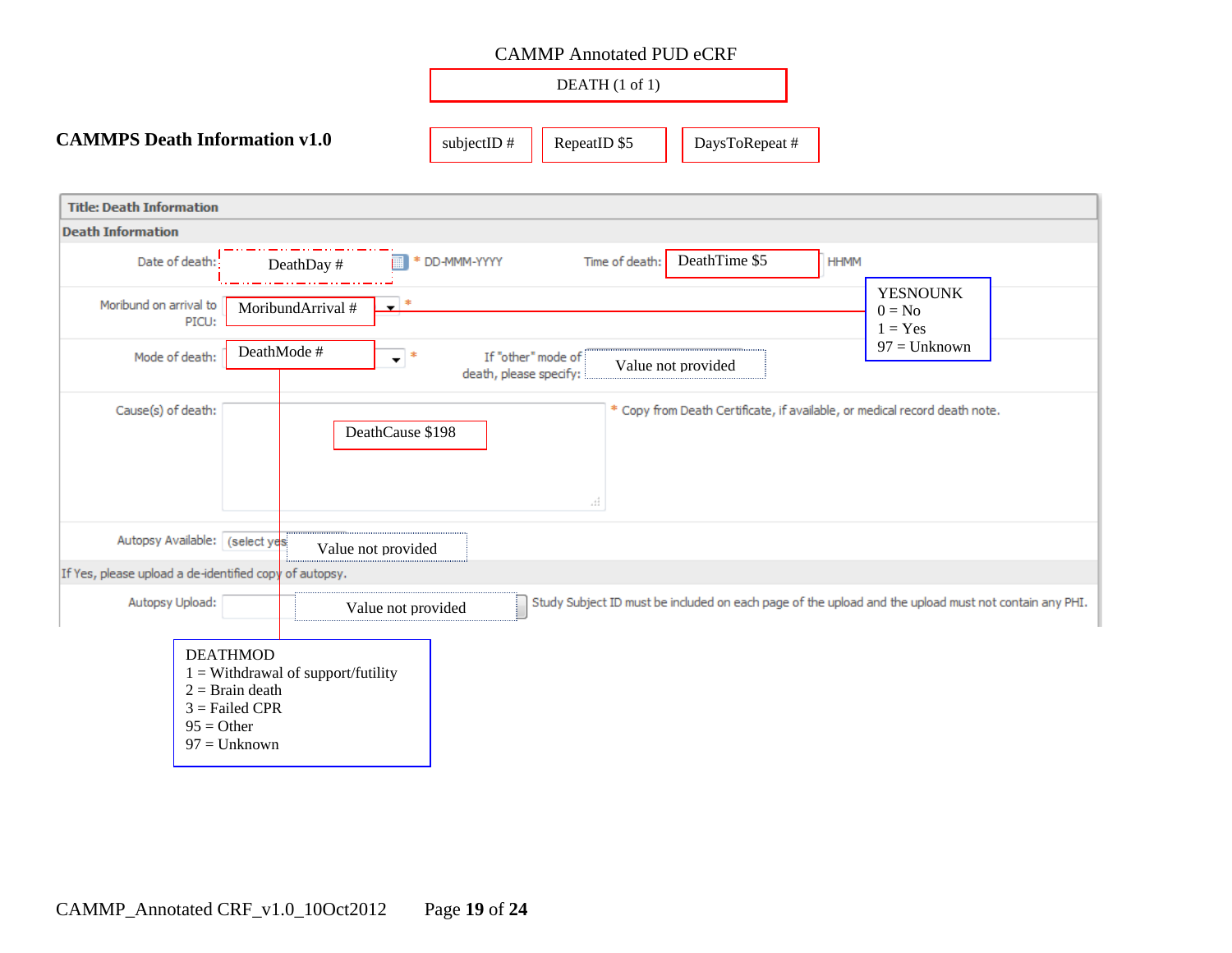

## **CAMMPS Therapies & Interventions – Prior to Intubation v1.0**

| <b>Title: Therapies and Interventions</b> |                                                                                           |                                                                                                                                  |                       |
|-------------------------------------------|-------------------------------------------------------------------------------------------|----------------------------------------------------------------------------------------------------------------------------------|-----------------------|
|                                           |                                                                                           | Instructions: Prior to intubation, please indicate whether the patient received any of the following therapies or interventions. |                       |
| <b>Phase 1: Prior to Intubation</b>       |                                                                                           |                                                                                                                                  |                       |
|                                           | Prior to intubation, did patient receive any of the following therapies or interventions? |                                                                                                                                  |                       |
|                                           | Oxygen: (select yes, no, or unknown) +                                                    | Oxygen#                                                                                                                          |                       |
|                                           | Bronchoscopy: (select yes, no, or unknown) -                                              | Bronchoscopy#                                                                                                                    |                       |
|                                           | BiPAP/CPAP: (select yes, no, or unknown) = *                                              | BiPAP#                                                                                                                           |                       |
| - Inhaled:                                | Intermittent Albuterol (select yes, no, or unknown) $\bullet$                             | AlbutIntermittent#                                                                                                               |                       |
| Inhaled:                                  | Continuous Albuterol - (select yes, no, or unknown) +                                     | AlbutContinuous #                                                                                                                |                       |
|                                           | Terbutaline - IV: (select yes, no, or unknown) $\bullet$ *                                | TerbutalineIV #                                                                                                                  |                       |
|                                           | Terbutaline - SC, IM: (select yes, no, or unknown) +                                      | TerbutalinePT#                                                                                                                   |                       |
|                                           | Terbutaline - Inhaled: (select yes, no, or unknown)                                       | TerbutalineInhaled #                                                                                                             |                       |
|                                           | Isoproterenol - IV: (select yes, no, or unknown) +                                        | Isoproterenol #                                                                                                                  |                       |
|                                           | Epinephrine - Inhaled: (select yes, no, or unknown) +                                     | EpinephrineInhaled #                                                                                                             | <b>YESNOUNK</b>       |
|                                           | Epinephrine - IV: (select yes, no, or unknown) +                                          | EpinephrineIV #                                                                                                                  | $0 = No$<br>$1 = Yes$ |
|                                           | Epinephrine - IM, SC: (select yes, no, or unknown)                                        | EpinephrineSubq #                                                                                                                | $97 =$ Unknown        |
| PO:                                       | Corticosteroids - IV, (select yes, no, or unknown) -                                      | CorticosteriodsIVPO #                                                                                                            |                       |
| Inhaled:                                  | Corticosteroids - (select yes, no, or unknown) - *                                        | CorticosteriodsInhaled #                                                                                                         |                       |
|                                           | Ipratropium - Inhaled: (select yes, no, or unknown) +                                     | Ipratropium #                                                                                                                    |                       |
|                                           | Atropine - IV: (select yes, no, or unknown) -                                             | Atropine#                                                                                                                        |                       |
| IV:                                       | Magnesium sulfate - (select yes,no,or unknown)                                            | MagSulfate #                                                                                                                     |                       |
| Theophylline - IV, PO:                    | Aminophylline/ (select yes, no, or unknown)                                               | AminoTheo#                                                                                                                       |                       |
| Inhaled:                                  | Helium-oxygen - (select yes, no, or unknown)                                              | HeliumOxygen #                                                                                                                   |                       |
| (excluding induction):                    | Ketamine - Infusion (select yes, no, or unknown)                                          | Ketamine#                                                                                                                        |                       |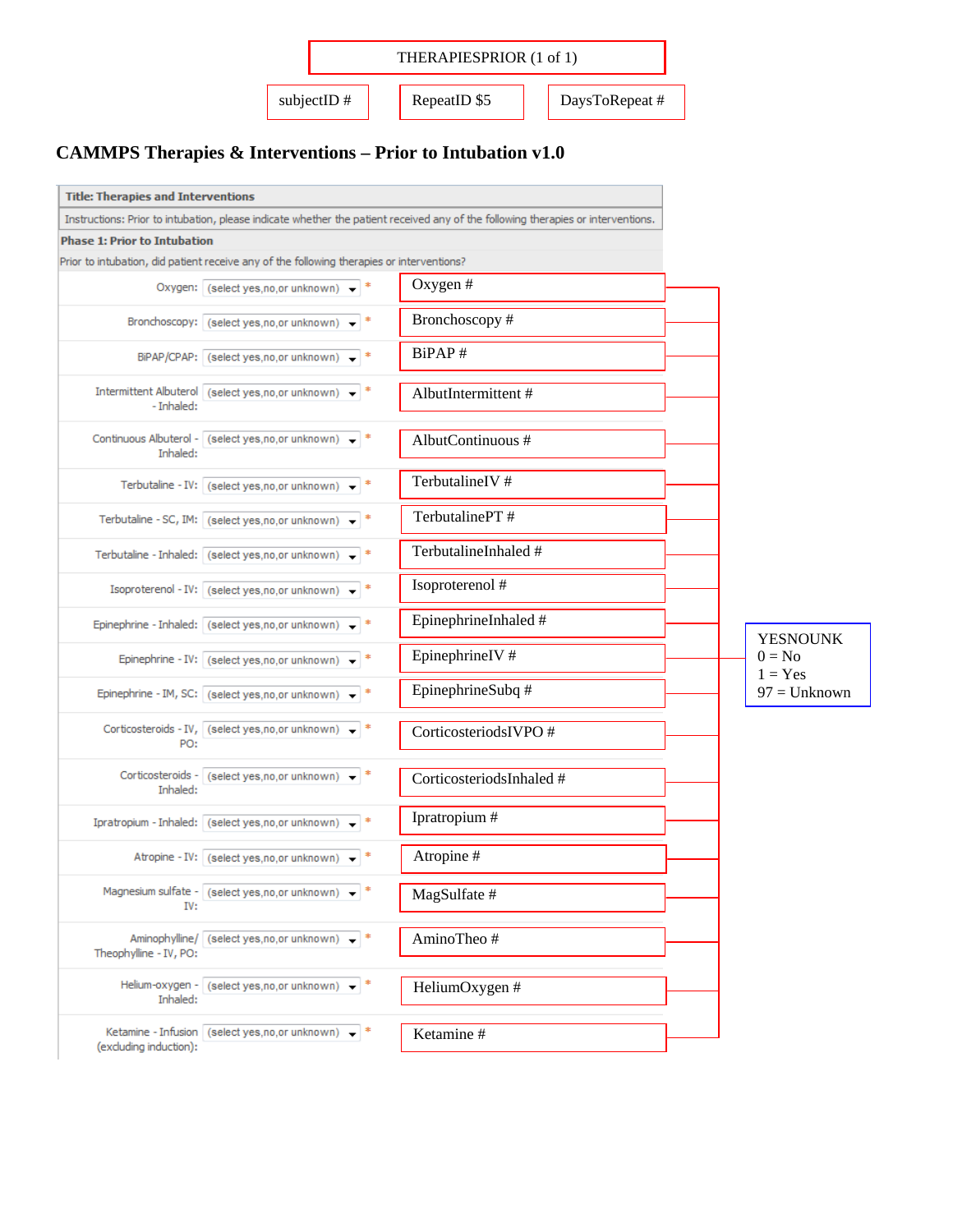|  |               | THERAPIESDURING (1 of 1) |               |
|--|---------------|--------------------------|---------------|
|  | subjectID $#$ | RepeatID \$5             | DaysToRepeat# |

## **CAMMPS Therapies & Interventions – During Mechanical Ventilation v1.0**

| <b>Title: Therapies and Interventions</b>              |                                                                                                              |                                                                                                                                                     |  |                       |
|--------------------------------------------------------|--------------------------------------------------------------------------------------------------------------|-----------------------------------------------------------------------------------------------------------------------------------------------------|--|-----------------------|
|                                                        |                                                                                                              | Instructions: During invasive mechanical ventilation, please indicate whether the patient received any of the following therapies or interventions. |  |                       |
| <b>Phase 2: During Invasive Mechanical Ventilation</b> |                                                                                                              |                                                                                                                                                     |  |                       |
|                                                        | During invasive mechanical ventilation, did patient receive any of the following therapies or interventions? |                                                                                                                                                     |  |                       |
| Blockade (excluding<br>induction):                     | Neuromuscular (select yes, no, or unknown) $\bullet$ *                                                       | NeuromuscularBlock #                                                                                                                                |  |                       |
|                                                        | Oxygen: (select yes, no, or unknown) $\bullet$  *                                                            | Oxygen #                                                                                                                                            |  |                       |
|                                                        | Bronchoscopy: (select yes, no, or unknown) $\rightarrow$                                                     | Bronchoscopy#                                                                                                                                       |  |                       |
| oscillatory ventilation:                               | High-frequency (select yes, no, or unknown) $\rightarrow$                                                    | HFOV #                                                                                                                                              |  |                       |
| - Inhaled:                                             | Intermittent Albuterol (select yes, no, or unknown) -                                                        | AlbutIntermittent#                                                                                                                                  |  |                       |
| Inhaled:                                               | Continuous Albuterol - (select yes, no, or unknown) -                                                        | AlbutContinuous #                                                                                                                                   |  |                       |
|                                                        | Terbutaline - IV: (select yes, no, or unknown)                                                               | TerbutalineIV #                                                                                                                                     |  |                       |
|                                                        | Terbutaline - SC, IM: (select yes,no,or unknown)                                                             | TerbutalinePT#                                                                                                                                      |  |                       |
|                                                        | Terbutaline - Inhaled: (select yes, no, or unknown)                                                          | TerbutalineInhaled #                                                                                                                                |  |                       |
|                                                        | Isoproterenol - IV: (select yes, no, or unknown)                                                             | Isoproterenol #                                                                                                                                     |  |                       |
|                                                        | Epinephrine - Inhaled: (select yes, no, or unknown) -                                                        | EpinephrineInhaled #                                                                                                                                |  | <b>YESNOUNK</b>       |
|                                                        | Epinephrine - IV: (select yes, no, or unknown) -<br>丰                                                        | EpinephrineIV#                                                                                                                                      |  | $0 = No$<br>$1 = Yes$ |
|                                                        | Epinephrine - IM, SC: (select yes, no, or unknown)                                                           | EpinephrineSubq #                                                                                                                                   |  | $97 =$ Unknown        |
| PO:                                                    | Corticosteroids - IV, (select yes, no, or unknown)                                                           | CorticosteriodsIVPO#                                                                                                                                |  |                       |
| Inhaled:                                               | Corticosteroids - (select yes, no, or unknown) -                                                             | CorticosteriodsInhaled #                                                                                                                            |  |                       |
|                                                        | Ipratropium - Inhaled: (select yes, no, or unknown)                                                          | Ipratropium #                                                                                                                                       |  |                       |
|                                                        | Atropine - IV: (select yes, no, or unknown) ▼                                                                | Atropine#                                                                                                                                           |  |                       |
| IV:                                                    | Magnesium sulfate - (select yes, no, or unknown) + *                                                         | MagSulfate #                                                                                                                                        |  |                       |
| Theophylline - IV, PO:                                 | Aminophylline/ (select yes, no, or unknown) -                                                                | AminoTheo#                                                                                                                                          |  |                       |
| Inhaled:                                               | Helium-oxygen - (select yes, no, or unknown) = *                                                             | HeliumOxygen #                                                                                                                                      |  |                       |
| (excluding induction):                                 | Ketamine - Infusion (select yes, no, or unknown) -                                                           | Ketamine #                                                                                                                                          |  |                       |
|                                                        | Nitric Oxide: (select yes, no, or unknown) $\bullet$ *                                                       | NitricOxide #                                                                                                                                       |  |                       |
|                                                        | Mucolytics: (select yes, no, or unknown) -                                                                   | Mucolytics #                                                                                                                                        |  |                       |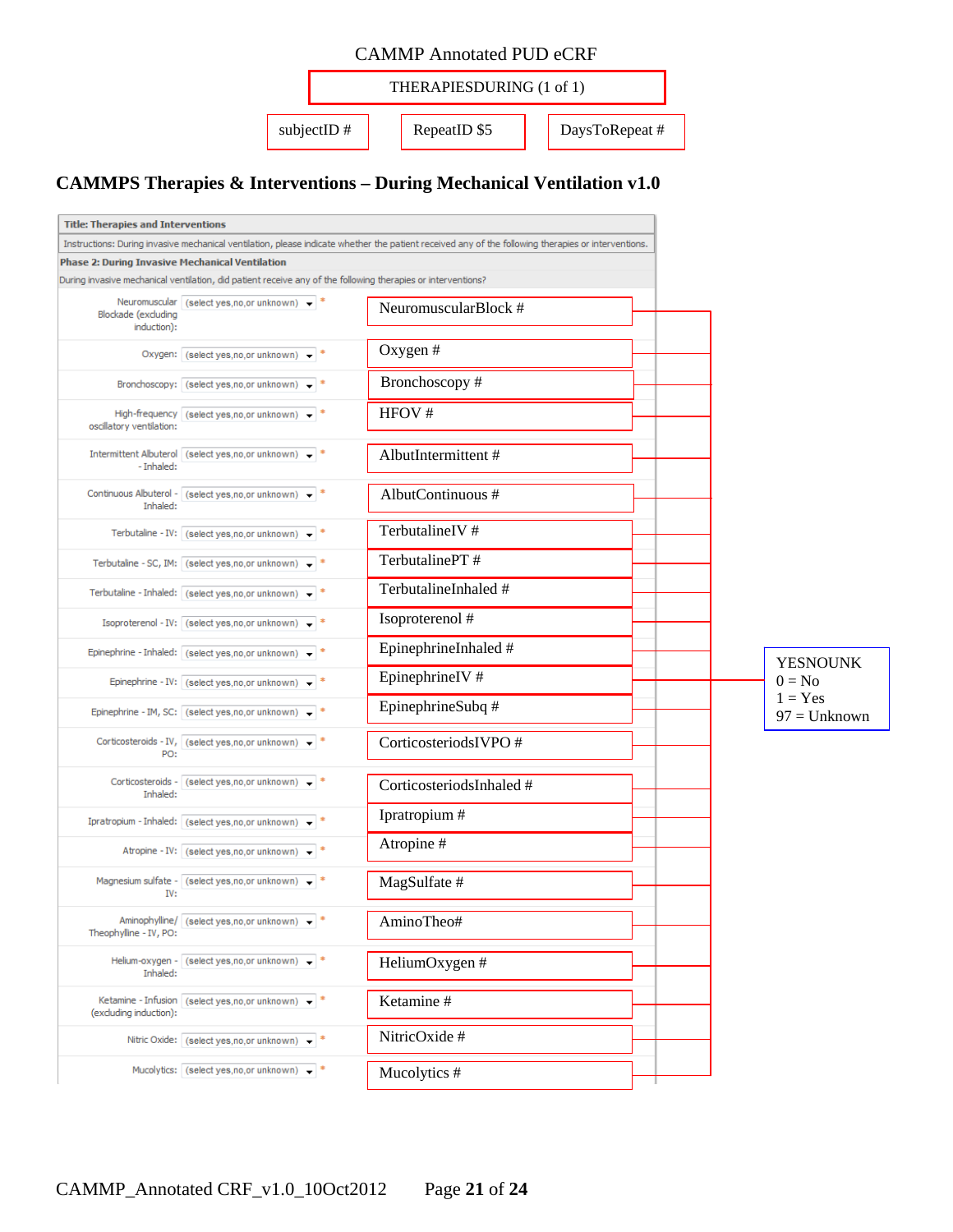| <b>CAMMP Annotated PUD eCRF</b>                |  |  |  |  |  |
|------------------------------------------------|--|--|--|--|--|
| THERAPIESANES (1 of 1)                         |  |  |  |  |  |
| RepeatID \$5<br>subjectID $#$<br>DaysToRepeat# |  |  |  |  |  |

## **CAMMPS Therapies & Interventions – During Inhalational Anesthesia v1.0**

| <b>Title: Therapies and Interventions</b> |                                                                                                      |                                                                                                                                             |                       |
|-------------------------------------------|------------------------------------------------------------------------------------------------------|---------------------------------------------------------------------------------------------------------------------------------------------|-----------------------|
|                                           |                                                                                                      | Instructions: During inhalational anesthesia, please indicate whether the patient received any of the following therapies or interventions. |                       |
| Phase 3: During Inhalational Anesthesia   |                                                                                                      |                                                                                                                                             |                       |
|                                           | During inhalational anesthesia, did patient receive any of the following therapies or interventions? |                                                                                                                                             |                       |
|                                           | Oxygen: (select yes, no, or unknown) +                                                               | Oxygen $#$                                                                                                                                  |                       |
|                                           | Bronchoscopy: (select yes, no, or unknown) +                                                         | Bronchoscopy#                                                                                                                               |                       |
| oscillatory ventilation:                  | High-frequency (select yes, no, or unknown) +                                                        | HFOV#                                                                                                                                       |                       |
| - Inhaled:                                | Intermittent Albuterol (select yes, no, or unknown) +                                                | AlbutIntermittent#                                                                                                                          |                       |
| Inhaled:                                  | Continuous Albuterol - (select yes, no, or unknown) +                                                | AlbutContinuous #                                                                                                                           |                       |
|                                           | Terbutaline - IV: (select yes, no, or unknown) +                                                     | TerbutalineIV #                                                                                                                             |                       |
|                                           | Terbutaline - SC, IM: (select yes, no, or unknown) +                                                 | TerbutalinePT#                                                                                                                              |                       |
|                                           | Terbutaline - Inhaled: (select yes, no, or unknown) +                                                | TerbutalineInhaled #                                                                                                                        |                       |
|                                           | Isoproterenol - IV: (select yes, no, or unknown) +                                                   | Isoproterenol #                                                                                                                             |                       |
|                                           | Epinephrine - Inhaled: (select yes, no, or unknown) +                                                | EpinephrineInhaled #                                                                                                                        | <b>YESNOUNK</b>       |
|                                           | Epinephrine - IV: (select yes, no, or unknown) -                                                     | EpinephrineIV #                                                                                                                             | $0 = No$<br>$1 = Yes$ |
|                                           | Epinephrine - IM, SC: (select yes, no, or unknown) +                                                 | EpinephrineSubq #                                                                                                                           | $97 =$ Unknown        |
| PO:                                       | Corticosteroids - IV, (select yes, no, or unknown) = *                                               | CorticosteriodsIVPO #                                                                                                                       |                       |
| Inhaled:                                  | Corticosteroids - (select yes, no, or unknown) +                                                     | CorticosteriodsInhaled #                                                                                                                    |                       |
|                                           | Ipratropium - Inhaled: (select yes, no, or unknown) +                                                | Ipratropium #                                                                                                                               |                       |
|                                           | Atropine - IV: (select yes, no, or unknown) -                                                        | Atropine#                                                                                                                                   |                       |
| IV:                                       | Magnesium sulfate - (select yes, no, or unknown) $\rightarrow$ *                                     | MagSulfate #                                                                                                                                |                       |
| Theophylline - IV, PO:                    | Aminophylline/ (select yes, no, or unknown) -                                                        | AminoTheo#                                                                                                                                  |                       |
| Inhaled:                                  | Helium-oxygen - (select yes, no, or unknown) $\bullet$ *                                             | HeliumOxygen #                                                                                                                              |                       |
| (excluding induction):                    | Ketamine - Infusion (select yes, no, or unknown) +                                                   | Ketamine#                                                                                                                                   |                       |
|                                           | Nitric Oxide: (select yes, no, or unknown) +                                                         | NitricOxide #                                                                                                                               |                       |
|                                           | Mucolytics: (select yes, no, or unknown) -                                                           | Mucolytics #                                                                                                                                |                       |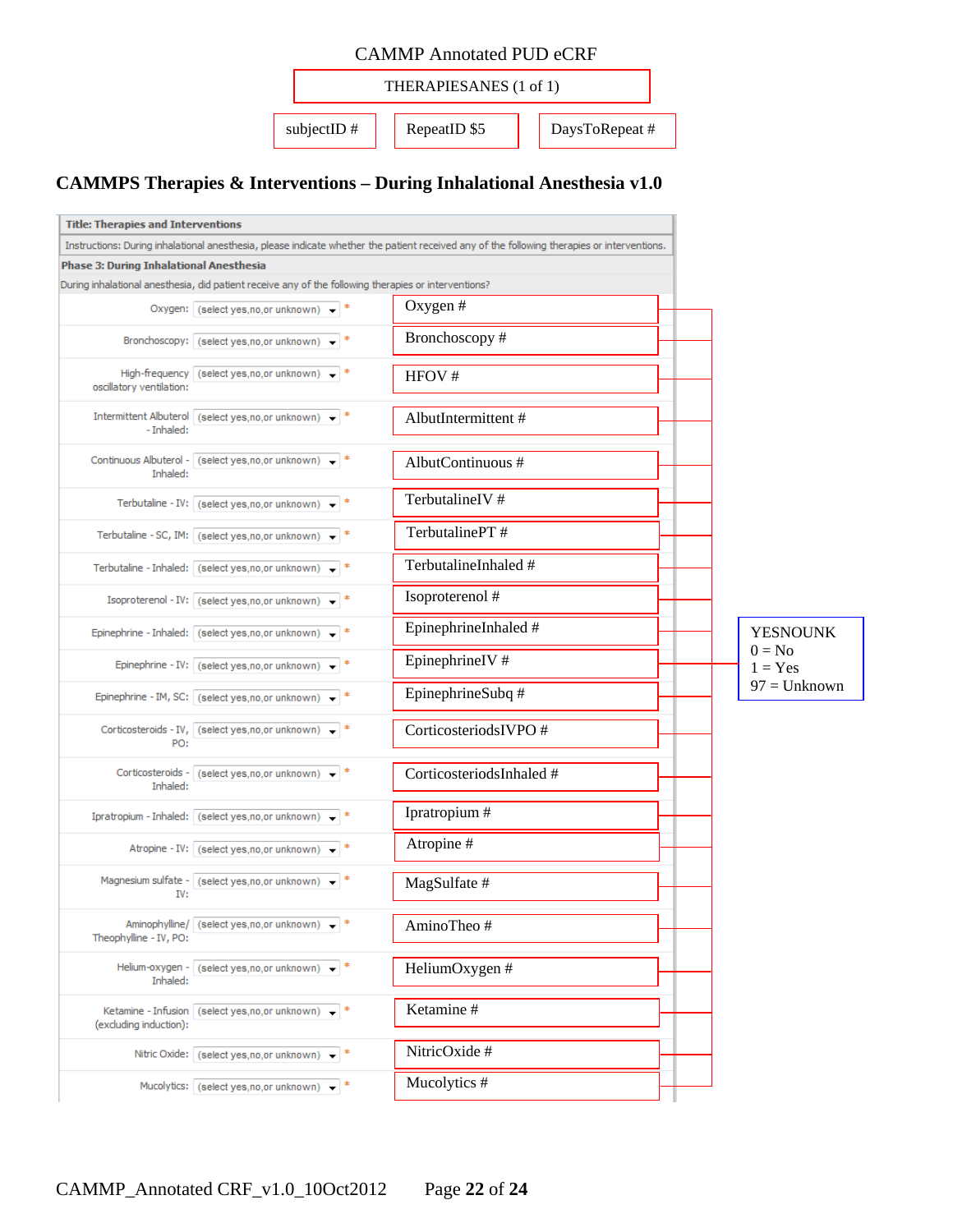

## **CAMMPS Therapies & Interventions – During ECMO v1.0**

| <b>Title: Therapies and Interventions</b> |                                                                                   |                                                                                                                          |                       |
|-------------------------------------------|-----------------------------------------------------------------------------------|--------------------------------------------------------------------------------------------------------------------------|-----------------------|
|                                           |                                                                                   | Instructions: During ECMO, please indicate whether the patient received any of the following therapies or interventions. |                       |
| <b>Phase 4: During ECMO</b>               |                                                                                   |                                                                                                                          |                       |
|                                           | During ECMO, did patient receive any of the following therapies or interventions? |                                                                                                                          |                       |
|                                           | Oxygen: (select yes, no, or unknown) $\rightarrow$                                | Oxygen $#$                                                                                                               |                       |
|                                           | Bronchoscopy: (select yes, no, or unknown) ▼                                      | Bronchoscopy#                                                                                                            |                       |
| oscillatory ventilation:                  | High-frequency (select yes, no, or unknown) $\rightarrow$ *                       | HFOV#                                                                                                                    |                       |
| - Inhaled:                                | Intermittent Albuterol (select yes, no, or unknown)                               | AlbutIntermittent#                                                                                                       |                       |
| Inhaled:                                  | Continuous Albuterol - (select yes, no, or unknown) - *                           | AlbutContinuous #                                                                                                        |                       |
|                                           | Terbutaline - IV: (select yes, no, or unknown)<br>*                               | TerbutalineIV#                                                                                                           |                       |
|                                           | *<br>Terbutaline - SC, IM: (select yes, no, or unknown)                           | TerbutalinePT#                                                                                                           |                       |
|                                           | Terbutaline - Inhaled: (select yes, no, or unknown)<br>*                          | TerbutalineInhaled #                                                                                                     |                       |
|                                           | Isoproterenol - IV: (select yes,no,or unknown)                                    | Isoproterenol #                                                                                                          |                       |
|                                           | Epinephrine - Inhaled: (select yes, no, or unknown)                               | EpinephrineInhaled #                                                                                                     | <b>YESNOUNK</b>       |
|                                           | Epinephrine - IV: (select yes, no, or unknown)                                    | EpinephrineIV#                                                                                                           | $0 = No$<br>$1 = Yes$ |
|                                           | Epinephrine - IM, SC: (select yes, no, or unknown) -<br>÷                         | EpinephrineSubq #                                                                                                        | $97 =$ Unknown        |
| PO:                                       | Corticosteroids - IV, (select yes, no, or unknown) +                              | CorticosteriodsIVPO #                                                                                                    |                       |
| Inhaled:                                  | Corticosteroids - (select yes, no, or unknown) -                                  | CorticosteriodsInhaled #                                                                                                 |                       |
|                                           | Ipratropium - Inhaled: (select yes, no, or unknown)                               | Ipratropium #                                                                                                            |                       |
|                                           | Atropine - IV: (select yes, no, or unknown) -                                     | Atropine#                                                                                                                |                       |
| IV:                                       | Magnesium sulfate - (select yes, no, or unknown) -                                | MagSulfate #                                                                                                             |                       |
| Theophylline - IV, PO:                    | Aminophylline/ (select yes, no, or unknown)<br>*                                  | AminoTheo#                                                                                                               |                       |
| Inhaled:                                  | Helium-oxygen - (select yes, no, or unknown) +                                    | HeliumOxygen #                                                                                                           |                       |
| (excluding induction):                    | Ketamine - Infusion (select yes, no, or unknown) $\bullet$ *                      | Ketamine#                                                                                                                |                       |
|                                           | ÷<br>Nitric Oxide: (select yes, no, or unknown) -                                 | NitricOxide #                                                                                                            |                       |
|                                           | Mucolytics: (select yes, no, or unknown) + *                                      | Mucolytics #                                                                                                             |                       |